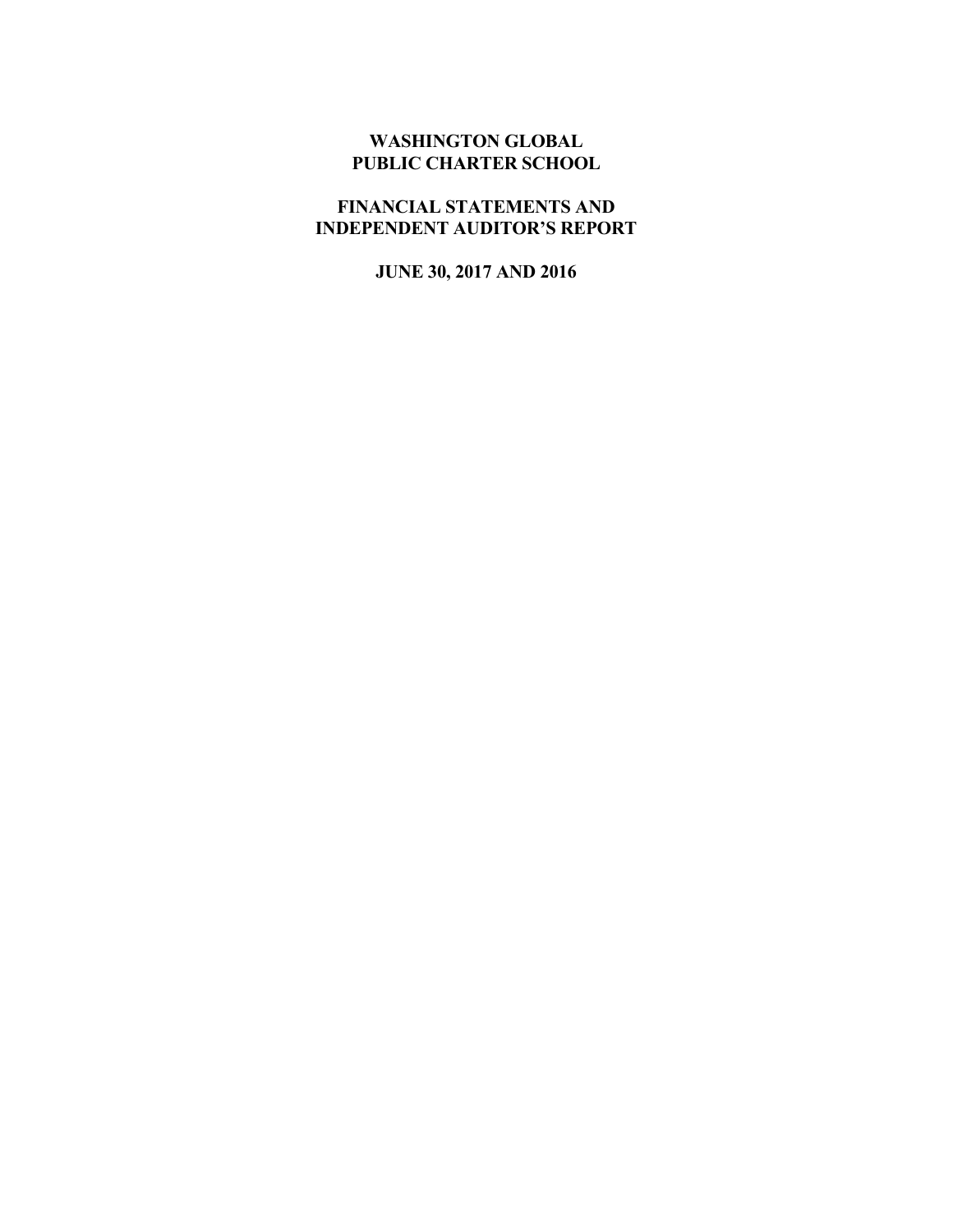# **TABLE OF CONTENTS**

| <b>INDEPENDENT AUDITOR'S REPORT</b>                                                                                                                                                                                         | $1 - 2$        |
|-----------------------------------------------------------------------------------------------------------------------------------------------------------------------------------------------------------------------------|----------------|
| <b>FINANCIAL STATEMENTS</b>                                                                                                                                                                                                 |                |
| <b>Statements of Financial Position</b>                                                                                                                                                                                     | 3              |
| Statement of Activities, Year Ended June 30, 2017                                                                                                                                                                           | $\overline{4}$ |
| Statement of Activities, Year Ended June 30, 2016                                                                                                                                                                           | 5              |
| Statement of Functional Expenses, Year Ended June 30, 2017                                                                                                                                                                  | 6              |
| Statement of Functional Expenses, Year Ended June 30, 2016                                                                                                                                                                  | 7              |
| <b>Statements of Cash Flows</b>                                                                                                                                                                                             | 8              |
| Notes to the Financial Statements                                                                                                                                                                                           | $9 - 17$       |
| Independent Auditor's Report on Internal Control over<br>Financial Reporting and on Compliance and Other Matters<br>Based on an Audit of Financial Statements Performed in<br>Accordance with Government Auditing Standards | 18-19          |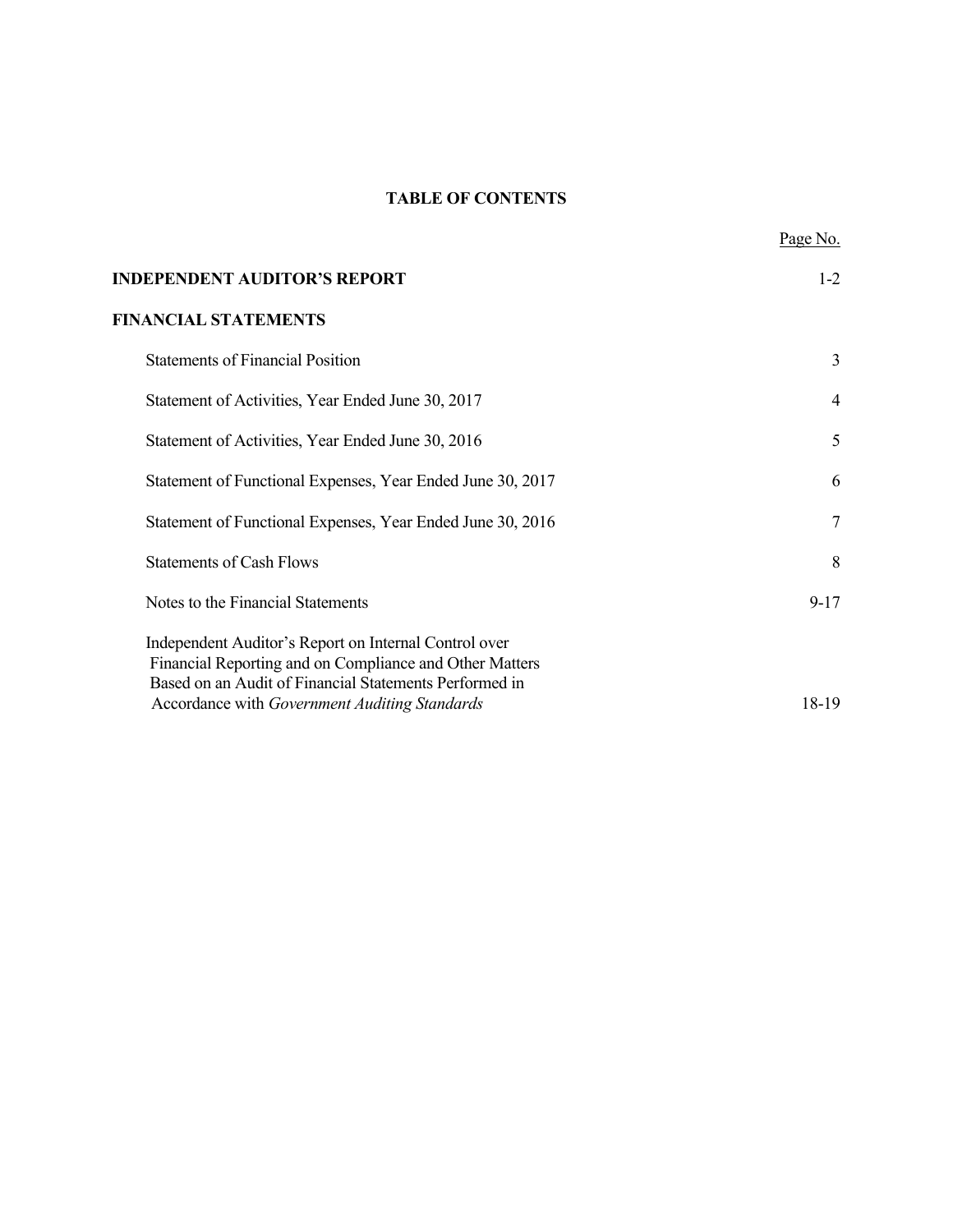

1730 Rhode Island Avenue, NW Suite 800 Washington, DC 20036 (202) 296-3306 Fax: (202) 296-0059

## Independent Auditor's Report

The Board of Trustees Washington Global Public Charter School Washington, DC

#### **Report on the Financial Statements**

We have audited the accompanying financial statements of Washington Global Public Charter School (a nonprofit organization), which comprise the statements of financial position as of June 30, 2017 and 2016, and the related statements of activities, functional expenses, and cash flows for the years then ended, and the related notes to the financial statements.

#### **Management's Responsibility for the Financial Statements**

Management is responsible for the preparation and fair presentation of these financial statements in accordance with accounting principles generally accepted in the United States of America; this includes the design, implementation, and maintenance of internal control relevant to the preparation and fair presentation of financial statements that are free from material misstatement, whether due to fraud or error.

#### **Auditor's Responsibility**

Our responsibility is to express an opinion on these financial statements based on our audits. We conducted our audits in accordance with auditing standards generally accepted in the United States of America and the standards applicable to financial audits contained in *Government Auditing Standards,* issued by the Comptroller General of the United States. Those standards require that we plan and perform the audit to obtain reasonable assurance about whether the financial statements are free from material misstatement.

An audit involves performing procedures to obtain audit evidence about the amounts and disclosures in the financial statements. The procedures selected depend on the auditor's judgment, including the assessment of the risks of material misstatement of the financial statements, whether due to fraud or error. In making those risk assessments, the auditor considers internal control relevant to the entity's preparation and fair presentation of the financial statements in order to design audit procedures that are appropriate in the circumstances, but not for the purpose of expressing an opinion on the effectiveness of the entity's internal control. Accordingly, we express no such opinion. An audit also includes evaluating the appropriateness of accounting policies used and the reasonableness of significant accounting estimates made by management, as well as evaluating the overall presentation of the financial statements.

We believe that the audit evidence we have obtained is sufficient and appropriate to provide a basis for our audit opinion.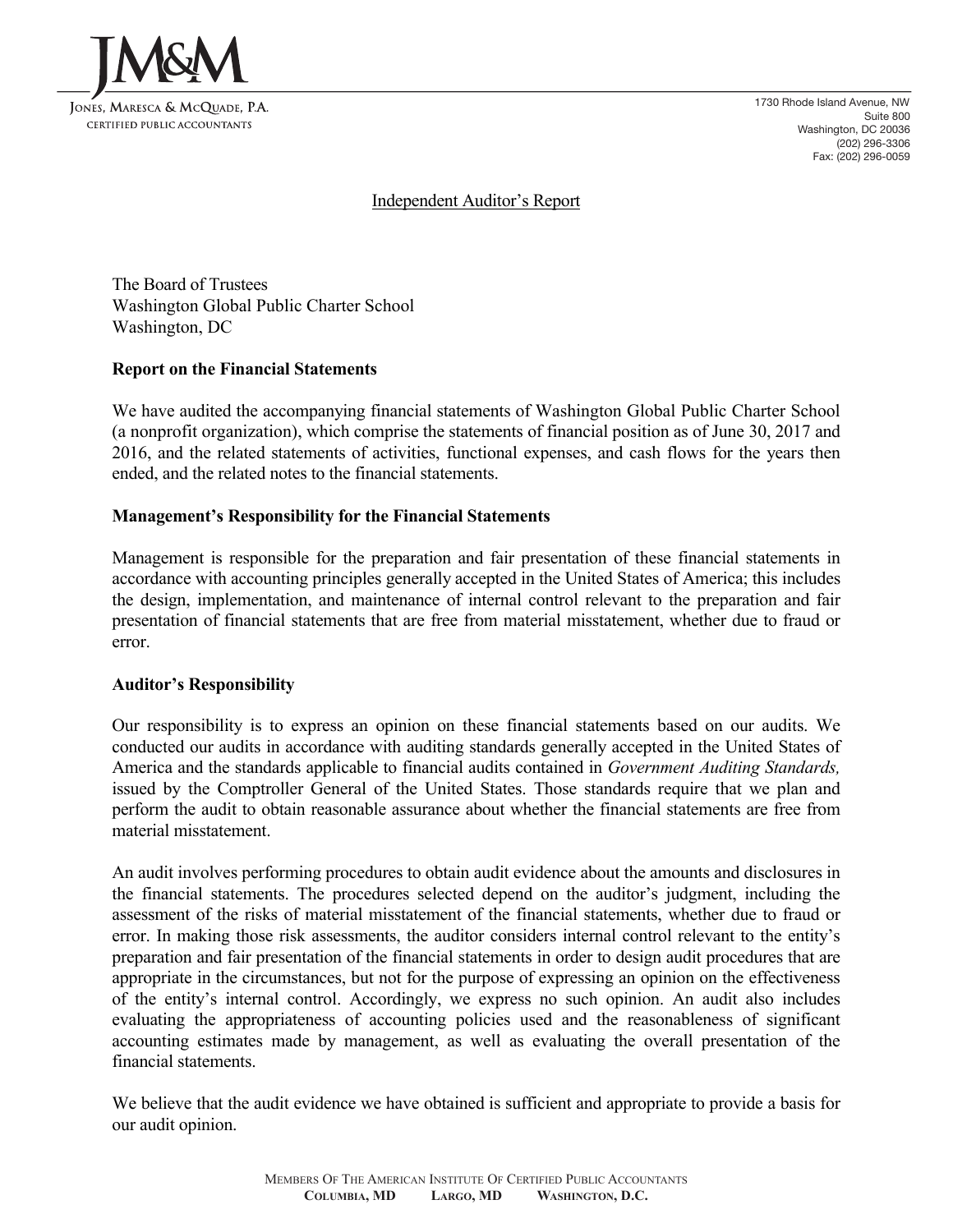Washington Global Public Charter School Independent Auditor's Report Page 2

### **Opinion**

In our opinion, the financial statements referred to above present fairly, in all material respects, the financial position of Washington Global Public Charter School as of June 30, 2017 and 2016, and the changes in its net assets and its cash flows for the years then ended in accordance with accounting principles generally accepted in the United States of America.

## **Other Reporting Required by** *Government Auditing Standards*

In accordance with *Government Auditing Standards*, we have also issued our report dated November 29, 2017 on our consideration of Washington Global Public Charter School's internal control over financial reporting and on our tests of its compliance with certain provisions of laws, regulations, contracts, and grant agreements and other matters. The purpose of that report is to describe the scope of our testing of internal control over financial reporting and compliance and the results of that testing, and not to provide an opinion on the effectiveness of Washington Global Public Charter School's internal control over financial reporting or on compliance. That report is an integral part of an audit performed in accordance with *Government Auditing Standards* in considering Washington Global Public Charter School's internal control over financial reporting and compliance.

Jam Marie & Mc Quade PA

Washington, DC November 29, 2017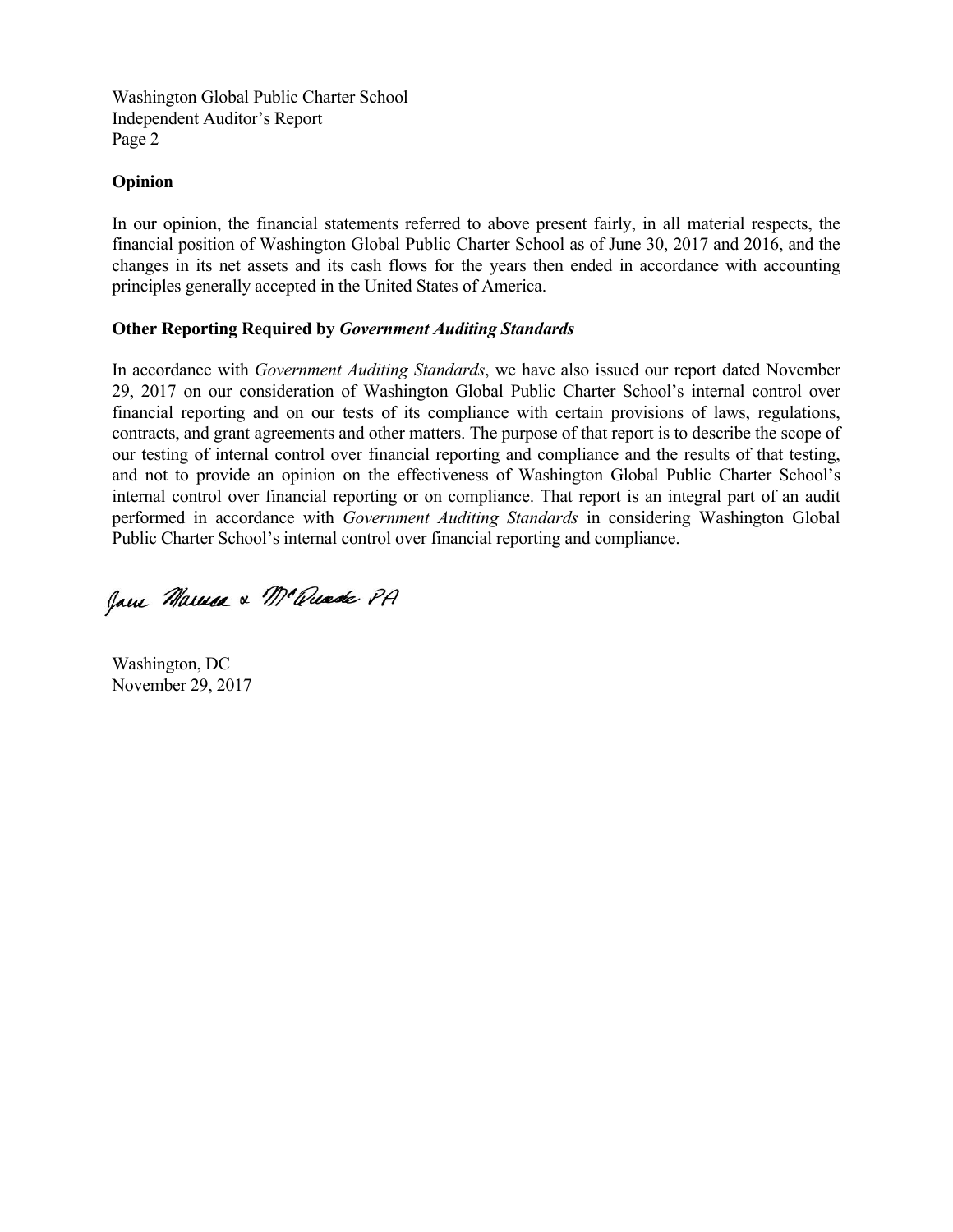## **WASHINGTON GLOBAL PUBLIC CHARTER SCHOOL STATEMENTS OF FINANCIAL POSITION JUNE 30, 2017 AND 2016**

|                                         | 2017            | 2016            |
|-----------------------------------------|-----------------|-----------------|
| <b>ASSETS</b>                           |                 |                 |
| <b>CURRENT ASSETS</b>                   |                 |                 |
| Cash                                    | \$<br>493,431   | \$<br>300,363   |
| Accounts and grants receivable          | 221,717         | 229,110         |
| Prepaid expenses                        | 29,506          | 24,600          |
| <b>Total Current Assets</b>             | 744,654         | 554,073         |
| <b>NONCURRENT ASSETS</b>                |                 |                 |
| Deferred rent                           | 7,306           | 2,834           |
| Property and equipment, net             | 3,507,327       | 2,125,369       |
| <b>Total Noncurrent Assets</b>          | 3,514,633       | 2,128,203       |
| <b>TOTAL ASSETS</b>                     | \$<br>4,259,287 | \$<br>2,682,276 |
| <b>LIABILITIES AND NET ASSETS</b>       |                 |                 |
| <b>CURRENT LIABILITIES</b>              |                 |                 |
| Accounts payable                        | \$<br>573,849   | \$<br>441,127   |
| Accrued expenses                        | 183,348         | 118,938         |
| Line of credit                          |                 | 185,000         |
| Current maturity of long-term debt      | 106,007         | 58,108          |
| <b>Total Current Liabilities</b>        | 863,204         | 803,173         |
| <b>NONCURRENT LIABILITIES</b>           |                 |                 |
| Security deposits                       | 7,174           |                 |
| Long-term debt, net                     | 3,125,326       | 1,789,064       |
| <b>Total Noncurrent Liabilities</b>     | 3,132,500       | 1,789,064       |
| <b>TOTAL LIABILITIES</b>                | 3,995,704       | 2,592,237       |
| <b>NET ASSETS</b>                       |                 |                 |
| Unrestricted                            | 263,583         | 87,719          |
| Temporarily restricted                  |                 | 2,320           |
| <b>Total Net Assets</b>                 | 263,583         | 90,039          |
| <b>TOTAL LIABILITIES AND NET ASSETS</b> | \$<br>4,259,287 | \$<br>2,682,276 |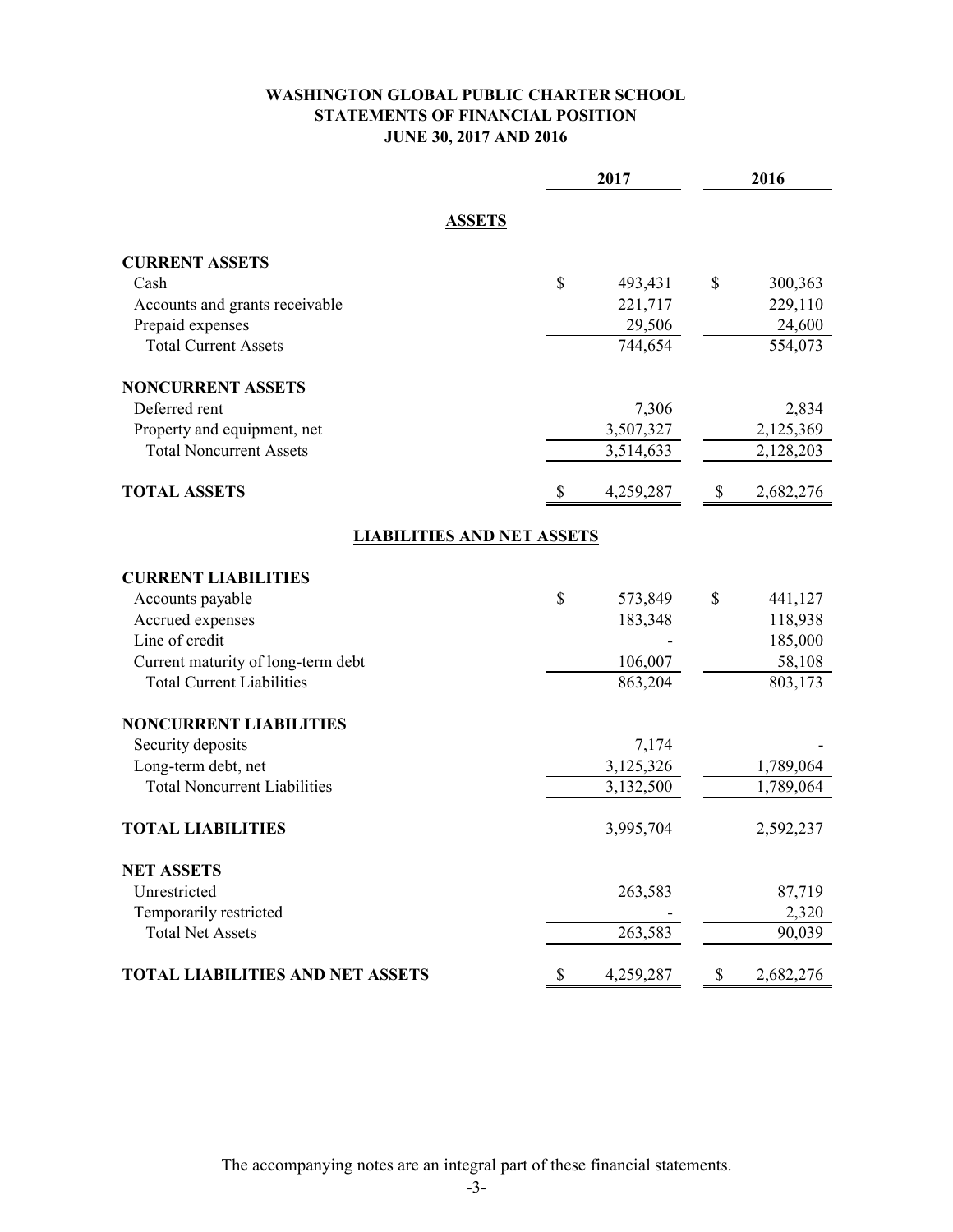# **WASHINGTON GLOBAL PUBLIC CHARTER SCHOOL STATEMENT OF ACTIVITIES YEAR ENDED JUNE 30, 2017**

|                                       | Temporarily  |           |    |            |              |           |
|---------------------------------------|--------------|-----------|----|------------|--------------|-----------|
|                                       | Unrestricted |           |    | Restricted | Total        |           |
| <b>REVENUE AND SUPPORT</b>            |              |           |    |            |              |           |
| Per pupil appropriations              | $\mathbb{S}$ | 2,631,229 | \$ |            | $\mathbb{S}$ | 2,631,229 |
| Per pupil facility allowance          |              | 543,576   |    |            |              | 543,576   |
| Federal entitlements and grants       |              | 276,836   |    |            |              | 276,836   |
| Other government grants               |              | 10,854    |    |            |              | 10,854    |
| Grants and contributions              |              | 3,480     |    |            |              | 3,480     |
| Rental income                         |              | 51,626    |    |            |              | 51,626    |
| Net assets released from restrictions |              | 2,320     |    | (2,320)    |              |           |
| <b>Total Revenue and Support</b>      |              | 3,519,921 |    | (2,320)    |              | 3,517,601 |
| <b>EXPENSES</b>                       |              |           |    |            |              |           |
| Program/educational services          |              | 2,921,095 |    |            |              | 2,921,095 |
| Management and general                |              | 344,522   |    |            |              | 344,522   |
| Fundraising                           |              | 78,440    |    |            |              | 78,440    |
| <b>Total Expenses</b>                 |              | 3,344,057 |    |            |              | 3,344,057 |
| <b>CHANGE IN NET ASSETS</b>           |              | 175,864   |    | (2,320)    |              | 173,544   |
| NET ASSETS, beginning of year         |              | 87,719    |    | 2,320      |              | 90,039    |
| NET ASSETS, end of year               | \$           | 263,583   | \$ |            | \$           | 263,583   |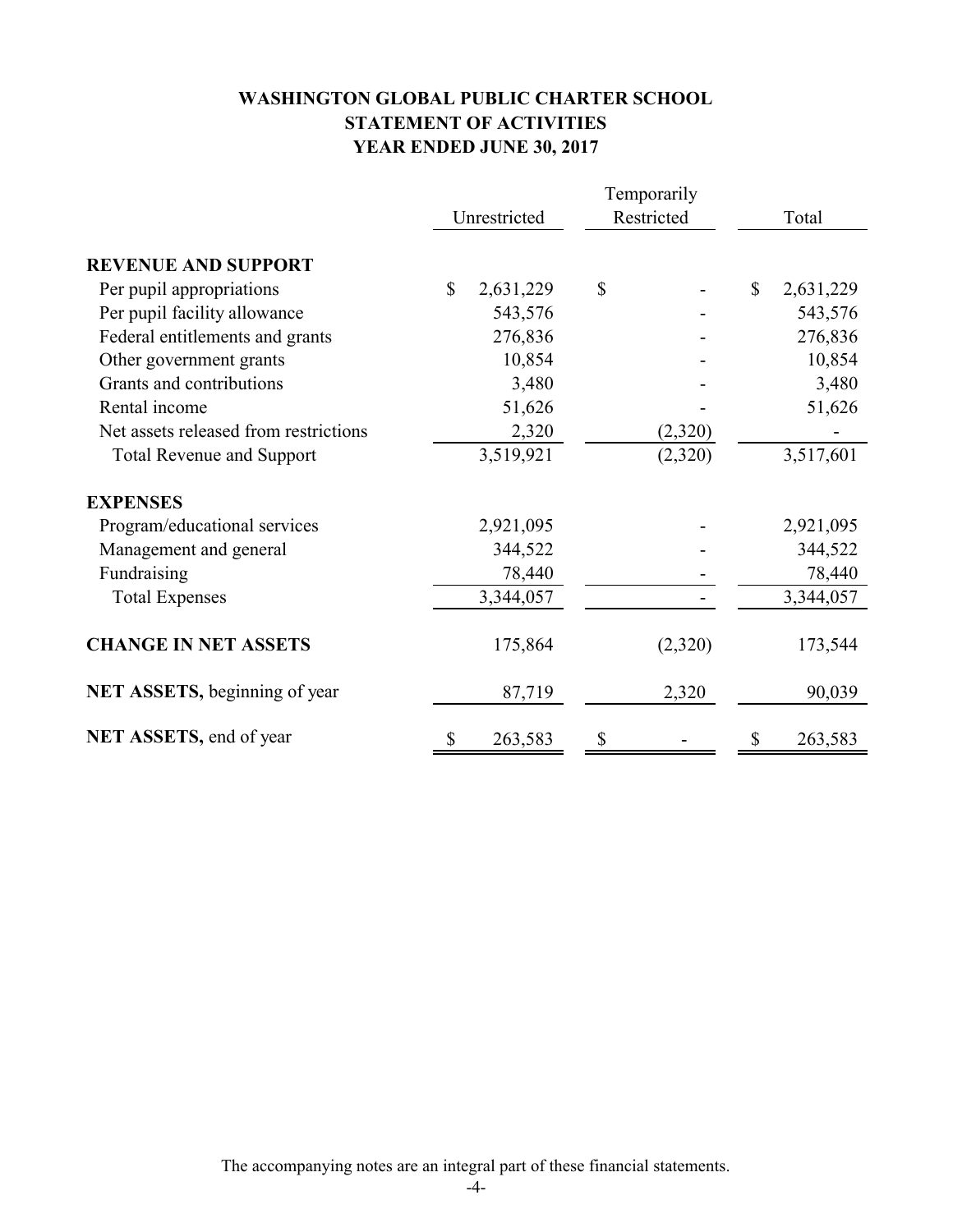# **WASHINGTON GLOBAL PUBLIC CHARTER SCHOOL STATEMENT OF ACTIVITIES YEAR ENDED JUNE 30, 2016**

|                                       |              | Unrestricted |    | Restricted |    | Total     |
|---------------------------------------|--------------|--------------|----|------------|----|-----------|
| <b>REVENUE AND SUPPORT</b>            |              |              |    |            |    |           |
| Per pupil appropriations              | $\mathbb{S}$ | 1,535,040    | \$ |            | \$ | 1,535,040 |
| Per pupil facility allowance          |              | 315,524      |    |            |    | 315,524   |
| Federal entitlements and grants       |              | 613,891      |    |            |    | 613,891   |
| Other government grants               |              | 10,949       |    |            |    | 10,949    |
| Grants and contributions              |              | 19,205       |    | 18,200     |    | 37,405    |
| Rental income                         |              | 2,834        |    |            |    | 2,834     |
| Other revenue                         |              | 2,450        |    |            |    | 2,450     |
| Net assets released from restrictions |              | 15,880       |    | (15,880)   |    |           |
| <b>Total Revenue and Support</b>      |              | 2,515,773    |    | 2,320      |    | 2,518,093 |
| <b>EXPENSES</b>                       |              |              |    |            |    |           |
| Program/educational services          |              | 2,066,084    |    |            |    | 2,066,084 |
| Management and general                |              | 316,713      |    |            |    | 316,713   |
| Fundraising                           |              | 83,409       |    |            |    | 83,409    |
| <b>Total Expenses</b>                 |              | 2,466,206    |    |            |    | 2,466,206 |
| <b>CHANGE IN NET ASSETS</b>           |              | 49,567       |    | 2,320      |    | 51,887    |
| NET ASSETS, beginning of year         |              | 38,152       |    |            |    | 38,152    |
| NET ASSETS, end of year               | \$           | 87,719       | \$ | 2,320      | \$ | 90,039    |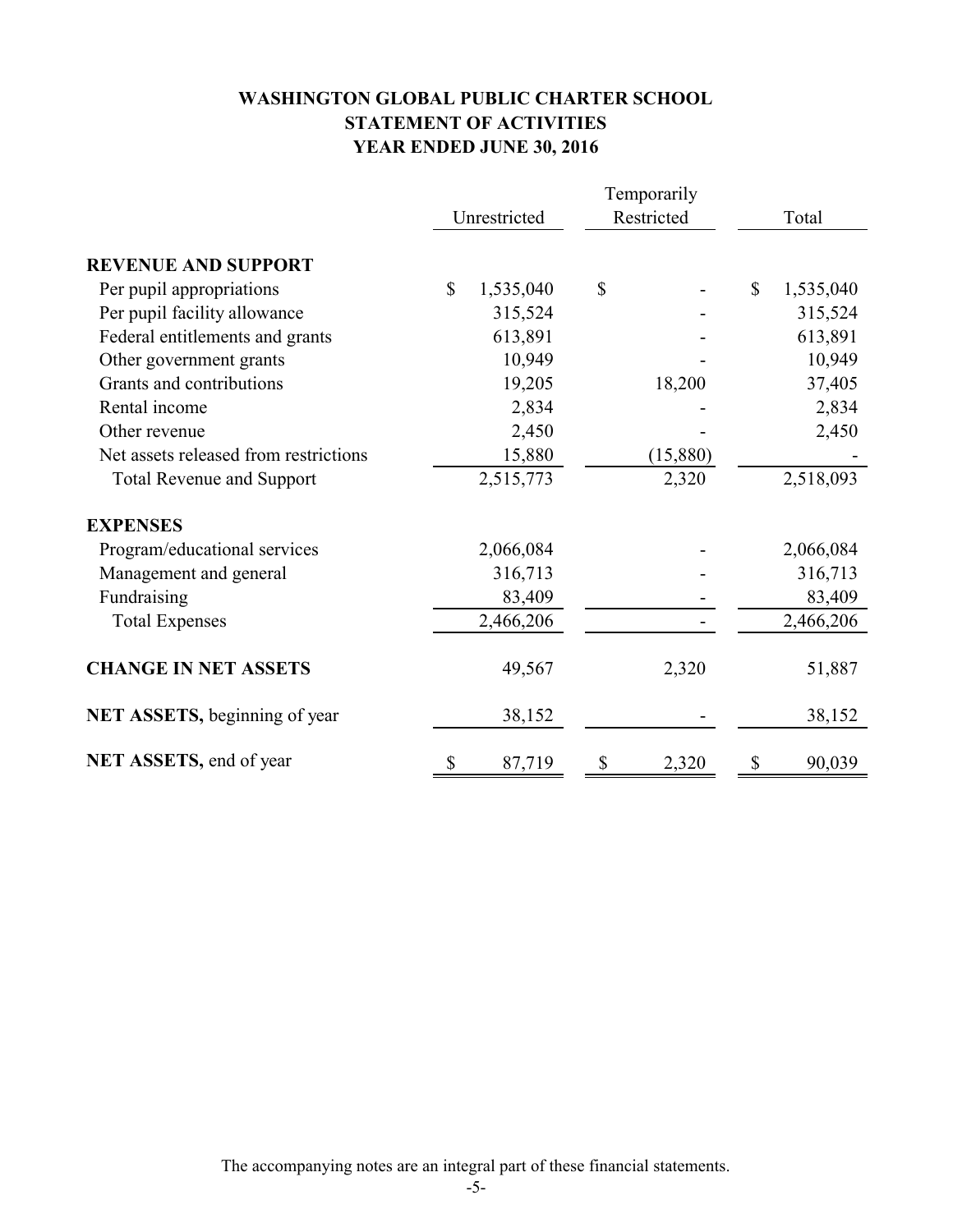#### **WASHINGTON GLOBAL PUBLIC CHARTER SCHOOL STATEMENT OF FUNCTIONAL EXPENSES YEAR ENDED JUNE 30, 2017**

|                                            |                    | <b>Supporting Services</b> |                    |                 |
|--------------------------------------------|--------------------|----------------------------|--------------------|-----------------|
|                                            | Program/           | Management                 |                    |                 |
|                                            | <b>Educational</b> | and General                | <b>Fundraising</b> | <b>Total</b>    |
| <b>Personnel Costs</b>                     |                    |                            |                    |                 |
| <b>Salaries</b>                            | \$<br>1,211,465    | \$<br>150,636              | \$<br>37,749       | \$<br>1,399,850 |
| <b>Employee benefits</b>                   | 72,196             | 8,976                      | 2,250              | 83,422          |
| Payroll taxes                              | 97,594             | 12,135                     | 3,041              | 112,770         |
| Professional development                   | 4,778              |                            |                    | 4,778           |
| Contracted staff                           | 70,019             | 8,707                      | 2,182              | 80,908          |
| Other staff-related expense                | 4,759              | 592                        | 148                | 5,499           |
| <b>Total Personnel Costs</b>               | 1,460,811          | 181,046                    | 45,370             | 1,687,227       |
| <b>Direct Student Costs</b>                |                    |                            |                    |                 |
| Supplies, materials, snacks                | 16,640             |                            |                    | 16,640          |
| Fieldwork and other transportation         | 2,578              |                            |                    | 2,578           |
| Contracted instruction fees                | 180,803            |                            |                    | 180,803         |
| Textbooks                                  | 14,293             |                            |                    | 14,293          |
| Student assessments                        | 34,598             |                            |                    | 34,598          |
| Student food service program               | 153,186            |                            |                    | 153,186         |
| Student events                             | 5,068              |                            |                    | 5,068           |
| Other student costs                        | 16,857             |                            |                    | 16,857          |
| <b>Total Direct Student Costs</b>          | 424,023            |                            |                    | 424,023         |
| <b>Occupancy Expense</b>                   |                    |                            |                    |                 |
| Rent                                       | 261,570            | 32,524                     | 8,151              | 302,245         |
| Maintenance and repairs                    | 48,932             | 6,084                      | 1,525              | 56,541          |
| Utilities and garbage removal              | 74,789             | 9,300                      | 2,330              | 86,419          |
| Contracted building services               | 129,016            | 16,042                     | 4,020              | 149,078         |
| Janitorial supplies                        | 6,949              | 864                        | 217                | 8,030           |
| Depreciation and amortization - facilities | 102,608            | 12,759                     | 3,197              | 118,564         |
| Interest                                   | 154,185            | 19,173                     | 4,804              | 178,162         |
| <b>Total Occupancy Expense</b>             | 778,049            | 96,746                     | 24,244             | 899,039         |
| <b>Office Expense</b>                      |                    |                            |                    |                 |
| Office supplies                            | 21,564             | 2,680                      | 672                | 24,916          |
| Office expense and equipment rental        | 7,114              | 885                        | 222                | 8,221           |
| Telephone                                  | 20,072             | 2,496                      | 625                | 23,193          |
| Postage                                    | 369                | 46                         | 11                 | 426             |
| Printing and copying                       | 3,523              | 437                        | 110                | 4,070           |
| Computer support                           | 25,563             | 3,178                      | 797                | 29,538          |
| <b>Total Office Expense</b>                | 78,205             | 9,722                      | 2,437              | 90,364          |
| <b>General Expense</b>                     |                    |                            |                    |                 |
| Insurance                                  | 19,892             | 2,474                      | 620                | 22,986          |
| Authorizer fees                            |                    | 34,625                     |                    | 34,625          |
| Accounting, auditing and payroll           | 68,574             | 8,527                      | 2,137              | 79,238          |
| Legal fees                                 | 7,116              | 885                        | 222                | 8,223           |
| Other professional and fundraising fees    | 61,932             | 7,701                      | 2,709              | 72,342          |
| Dues, fees, and fines                      | 1,595              | 198                        | 50                 | 1,843           |
| Other general expense                      | 721                | 90                         | 22                 | 833             |
| Depreciation - operating assets            | 20,177             | 2,508                      | 629                | 23,314          |
| <b>Total General Expense</b>               | 180,007            | 57,008                     | 6,389              | 243,404         |
| <b>Total Expenses</b>                      | \$<br>2,921,095    | \$<br>344,522              | \$<br>78,440       | \$<br>3,344,057 |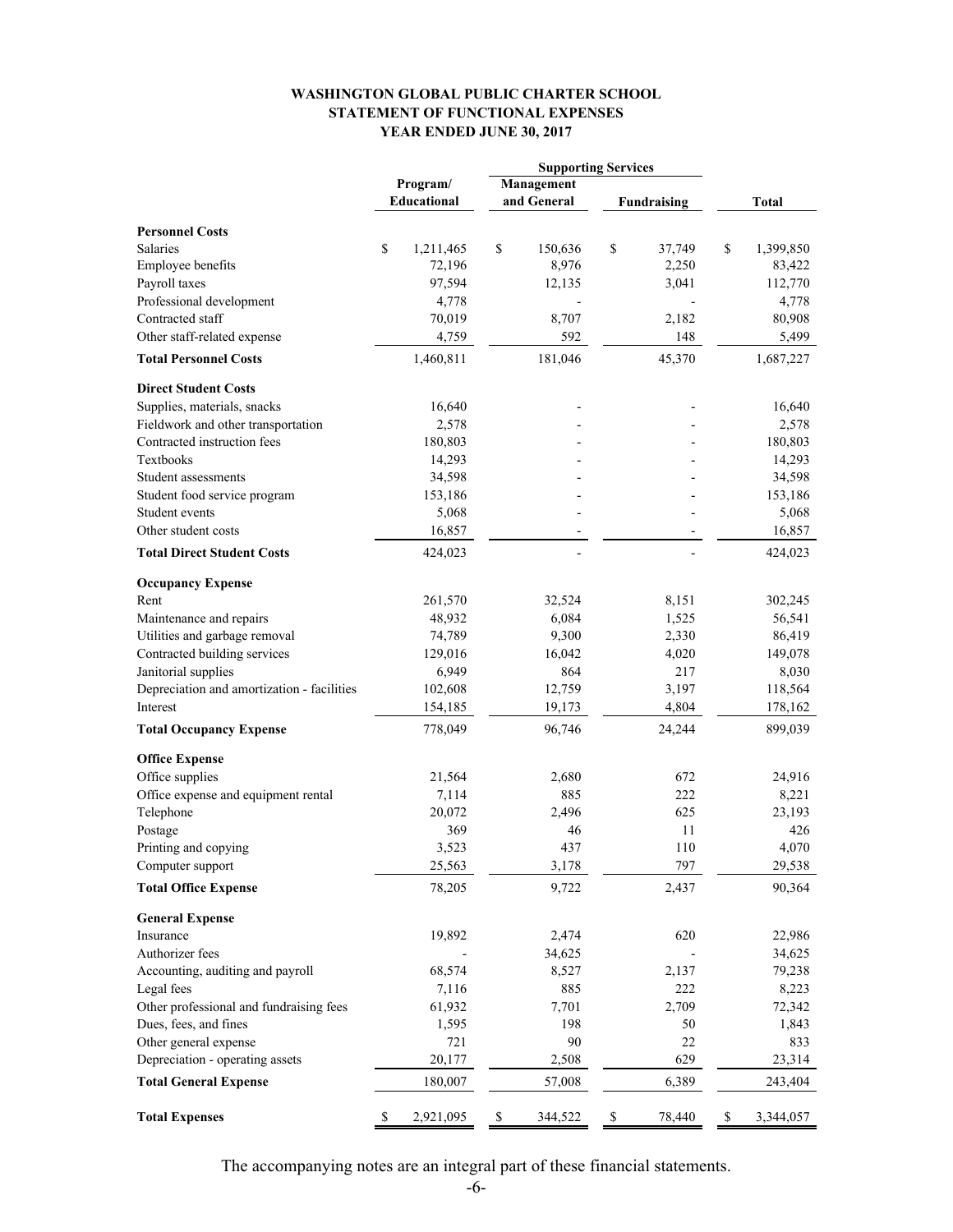#### **WASHINGTON GLOBAL PUBLIC CHARTER SCHOOL STATEMENT OF FUNCTIONAL EXPENSES YEAR ENDED JUNE 30, 2016**

|                                            |                    | <b>Supporting Services</b> |             |                    |                 |
|--------------------------------------------|--------------------|----------------------------|-------------|--------------------|-----------------|
|                                            | Program/           | Management                 |             |                    |                 |
|                                            | <b>Educational</b> | and General                |             | <b>Fundraising</b> | <b>Total</b>    |
| <b>Personnel Costs</b>                     |                    |                            |             |                    |                 |
| <b>Salaries</b>                            | \$<br>871,561      | \$<br>140,105              | \$          | 39,050             | \$<br>1,050,716 |
| Employee benefits                          | 46,243             | 7,428                      |             | 2,072              | 55,743          |
| Payroll taxes                              | 72,450             | 11,637                     |             | 3,246              | 87,333          |
|                                            |                    |                            |             |                    |                 |
| Professional development                   | 6,902              |                            |             |                    | 6,902           |
| Contracted staff                           | 73,722             | 10,505                     |             | 2,930              | 87,157          |
| Other staff-related expense                | 3,063              | 491                        |             | 137                | 3,691           |
| <b>Total Personnel Costs</b>               | 1,073,941          | 170,166                    |             | 47,435             | 1,291,542       |
| <b>Direct Student Costs</b>                |                    |                            |             |                    |                 |
| Supplies, materials, snacks                | 26,455             |                            |             |                    | 26,455          |
| Fieldwork and other transportation         | 1,648              |                            |             |                    | 1,648           |
| Contracted instruction fees                | 88,297             |                            |             |                    | 88,297          |
| Textbooks                                  | 32,449             |                            |             |                    | 32,449          |
| Student assessments                        | 42,244             |                            |             |                    | 42,244          |
| Student food service program               | 105,293            |                            |             |                    | 105,293         |
| Student events                             | 3,713              |                            |             |                    | 3,713           |
| Other student costs                        | 28,429             |                            |             |                    | 28,429          |
| <b>Total Direct Student Costs</b>          | 328,528            |                            |             |                    | 328,528         |
| <b>Occupancy Expense</b>                   |                    |                            |             |                    |                 |
| Rent                                       | 269,837            | 43,344                     |             | 12,089             | 325,270         |
| Maintenance and repairs                    | 11,297             | 1,815                      |             | 506                | 13,618          |
| Contracted building services               | 77,418             | 12,436                     |             | 3,468              | 93,322          |
| Facilities consulting services             | 2,936              | 471                        |             | 132                | 3,539           |
| Janitorial supplies                        | 3,187              | 511                        |             | 143                | 3,841           |
| Depreciation and amortization - facilities | 50,004             | 8,067                      |             | 2,206              | 60,277          |
| Interest                                   | 52,994             | 8,517                      |             | 2,369              | 63,880          |
| <b>Total Occupancy Expense</b>             | 467,673            | 75,161                     |             | 20,913             | 563,747         |
| <b>Office Expense</b>                      |                    |                            |             |                    |                 |
| Office supplies                            | 23,149             | 3,719                      |             | 1,037              | 27,905          |
| Office expense and equipment rental        | 5,359              | 861                        |             | 240                | 6,460           |
| Telephone                                  | 18,858             | 3,029                      |             | 845                | 22,732          |
| Postage                                    | 370                | 59                         |             | 17                 | 446             |
| Printing and copying                       | 1,360              | 218                        |             | 61                 | 1,639           |
| Computer support                           | 1,461              | 15,498                     |             | 655                | 17,614          |
| <b>Total Office Expense</b>                | 50,557             | 23,384                     |             | 2,855              | 76,796          |
| <b>General Expense</b>                     |                    |                            |             |                    |                 |
| Insurance                                  | 23,228             | 3,731                      |             | 1,041              | 28,000          |
| Authorizer fees                            |                    | 24,778                     |             |                    | 24,778          |
| Accounting, auditing and payroll           | 46,527             | 7,474                      |             | 2,084              | 56,085          |
| Legal fees                                 | 10,386             | 1,668                      |             | 465                | 12,519          |
| Other professional and fundraising fees    | 48,447             | 7,783                      |             | 7,864              | 64,094          |
| Dues, fees, and fines                      | 1,489              | 239                        |             | 67                 | 1,795           |
| Other general expense                      | 1,685              | 271                        |             | 75                 | 2,031           |
| Depreciation - operating assets            | 13,623             | 2,058                      |             | 610                | 16,291          |
| <b>Total General Expense</b>               | 145,385            | 48,002                     |             | 12,206             | 205,593         |
|                                            |                    |                            |             |                    |                 |
| <b>Total Expenses</b>                      | \$<br>2,066,084    | \$<br>316,713              | $\mathbb S$ | 83,409             | \$<br>2,466,206 |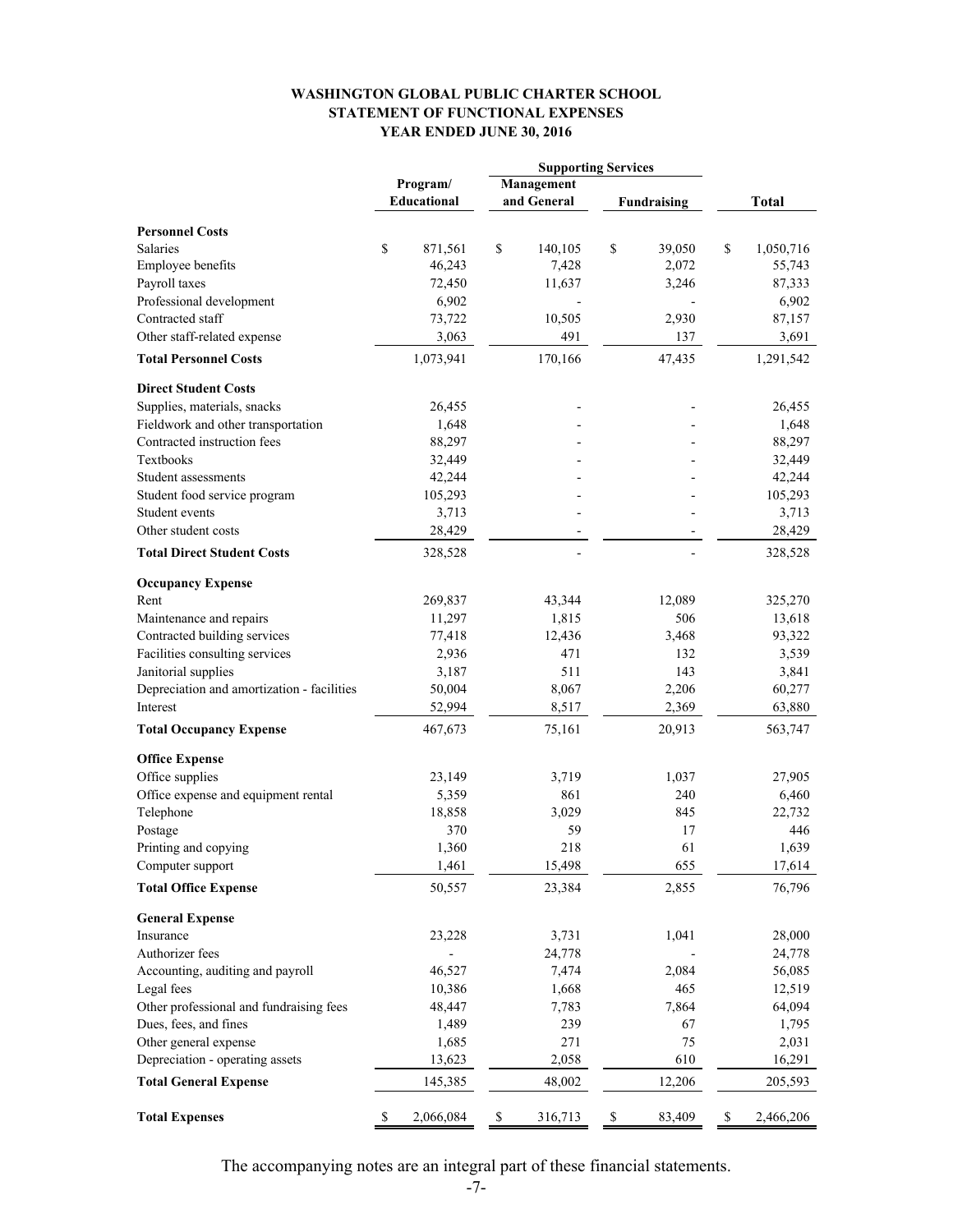## **WASHINGTON GLOBAL PUBLIC CHARTER SCHOOL STATEMENTS OF CASH FLOWS YEARS ENDED JUNE 30, 2017 AND 2016**

|                                                           | 2017 |            | 2016 |            |
|-----------------------------------------------------------|------|------------|------|------------|
| <b>CASH FLOWS FROM OPERATING ACTIVITIES</b>               |      |            |      |            |
| Change in net assets                                      | \$   | 173,544    | \$   | 51,887     |
| Adjustments to reconcile change in net assets to net cash |      |            |      |            |
| provided by operating activities                          |      |            |      |            |
| Depreciation and amortization                             |      | 141,878    |      | 76,568     |
| Amortization of debt issuance costs                       |      | 24,936     |      | 9,673      |
| Decrease (increase) in assets:                            |      |            |      |            |
| Accounts and grants receivable                            |      | 7,393      |      | (180,087)  |
| Prepaid expenses                                          |      | (4,906)    |      | 15,400     |
| Deferred rent                                             |      | (4, 472)   |      | (2, 834)   |
| (Decrease) increase in liabilities:                       |      |            |      |            |
| Accounts payable                                          |      | 132,722    |      | 422,580    |
| Accrued expenses                                          |      | 64,410     |      | 93,791     |
| Security deposits                                         |      | 7,174      |      |            |
| Net Cash Provided by Operating Activities                 |      | 542,679    |      | 486,978    |
| <b>CASH FLOWS FROM INVESTING ACTIVITIES</b>               |      |            |      |            |
| Purchase of property and equipment                        |      | (111, 425) |      | (414, 076) |
| Net Cash Used for Investing Activities                    |      | (111, 425) |      | (414, 076) |
| <b>CASH FLOWS FROM FINANCING ACTIVITIES</b>               |      |            |      |            |
| Draws on line of credit                                   |      |            |      | 100,000    |
| Payments on line of credit                                |      | (185,000)  |      |            |
| Proceeds from issuance of debt                            |      |            |      | 114,163    |
| Payments on debt                                          |      | (53, 186)  |      |            |
| Debt issuance costs                                       |      |            |      | (42, 450)  |
| Net Cash (Used for) Provided by Financing Activities      |      | (238, 186) |      | 171,713    |
| <b>NET INCREASE IN CASH</b>                               |      | 193,068    |      | 244,615    |
| CASH, beginning of year                                   |      | 300,363    |      | 55,748     |
| CASH, end of year                                         | \$   | 493,431    | \$   | 300,363    |
| SUPPLEMENTAL DISCLOSURE OF CASH FLOW INFORMATION          |      |            |      |            |
| Cash paid for interest                                    | \$   | 150,712    | \$   | 50,501     |
| SUPPLEMENTAL DISCLOSURE OF NON CASH INFORMATION           |      |            |      |            |
| Acquisition of property and equipment and debt            |      |            |      |            |
| issuance costs from issuance of debt                      | \$   | 1,532,448  | \$   | 1,885,837  |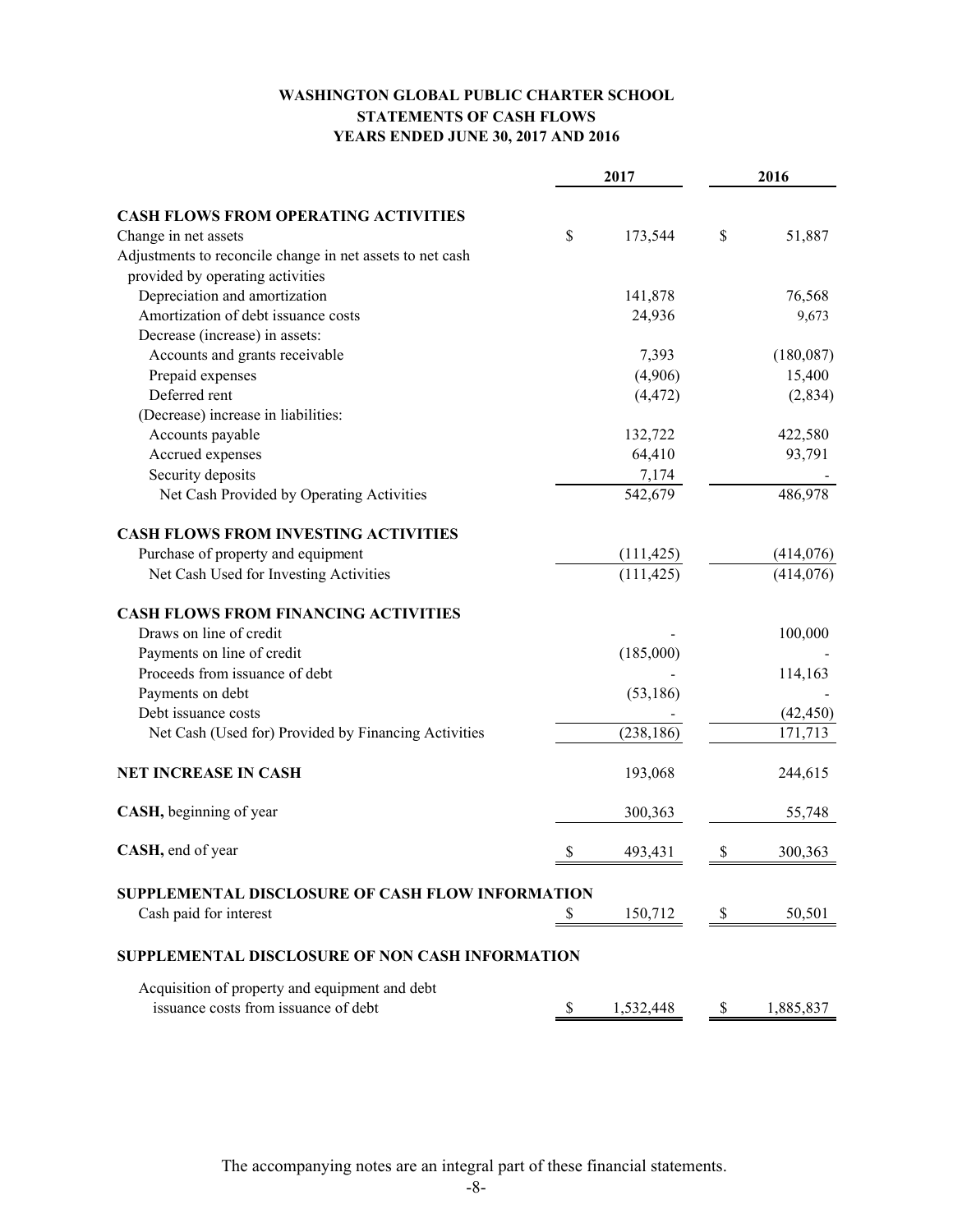### **NOTE A – ORGANIZATION AND NATURE OF BUSINESS**

Washington Global Public Charter School ("Washington Global"), a District of Columbia not-for-profit Corporation, was incorporated on February 25, 2014, exclusively for educational purposes. Washington Global operates as a public charter school authorized by the District of Columbia Public Charter School Board. Washington Global is a community school open to all middle school students in Washington, DC that utilizes a rigorous, internationally-based academic and cultural curriculum that integrates project-based learning, service-learning, technology, and language acquisition to develop, educate and train enterprising and competitive global citizens.

Washington Global's primary sources of support are local appropriations for Charter Schools from the District of Columbia Government, and federal entitlements and grants.

Washington Global is a tuition-free middle school open to all students in Washington, DC. Washington Global offers a robust international and research-based academic programming to develop globally competitive students who are ready for college and careers. program includes project-based learning, small learning communities, technology instruction, arts, and foreign language classes in Spanish. Washington Global strives for all of their students to be healthy and active through nutrition, physical education, and athletic programs. Washington Global also serves as a community school that promotes local engagement and service-learning for its students.

Washington Global's cornerstone program is the International Middle Years Curriculum ("IMYC") that is used in middle schools throughout the world. The IMYC offers interactive, stimulating, real-world, projectbased learning delivered through thematic units such as resilience, entrepreneurship, and creativity. These themes are woven into the students' English Language Arts ("ELA"), Math, Science, and Social Studies courses where they are working towards mastering the Common Core State Standards ("CCSS"). The IMYC also provides the framework for these themes to support Art, Information and Communications Technology ("ICT"), and Physical Education curricula.

#### **NOTE B – SUMMARY OF SIGNIFICANT ACCOUNTING POLICIES**

#### Basis of Presentation

Financial statement presentation follows Financial Accounting Standards Board ("FASB") Accounting Standards Codification ("ASC") Topic Not-for-Profit Entities. In accordance with the topic, Washington Global reports information regarding its financial position and activities according to three classes of net assets: unrestricted net assets, temporarily restricted net assets, and permanently restricted net assets.

*Unrestricted Net Assets* – Net assets not subject to donor-imposed stipulations

*Temporarily Restricted Net Assets* – Net assets subject to donor-imposed stipulations that may or will be met by either actions of Washington Global and/or the passage of time

*Permanently Restricted Net Assets* – Net assets subject to donor-imposed stipulations that they be maintained permanently by Washington Global. Washington Global had no permanently restricted net assets during the years ended June 30, 2017 and 2016.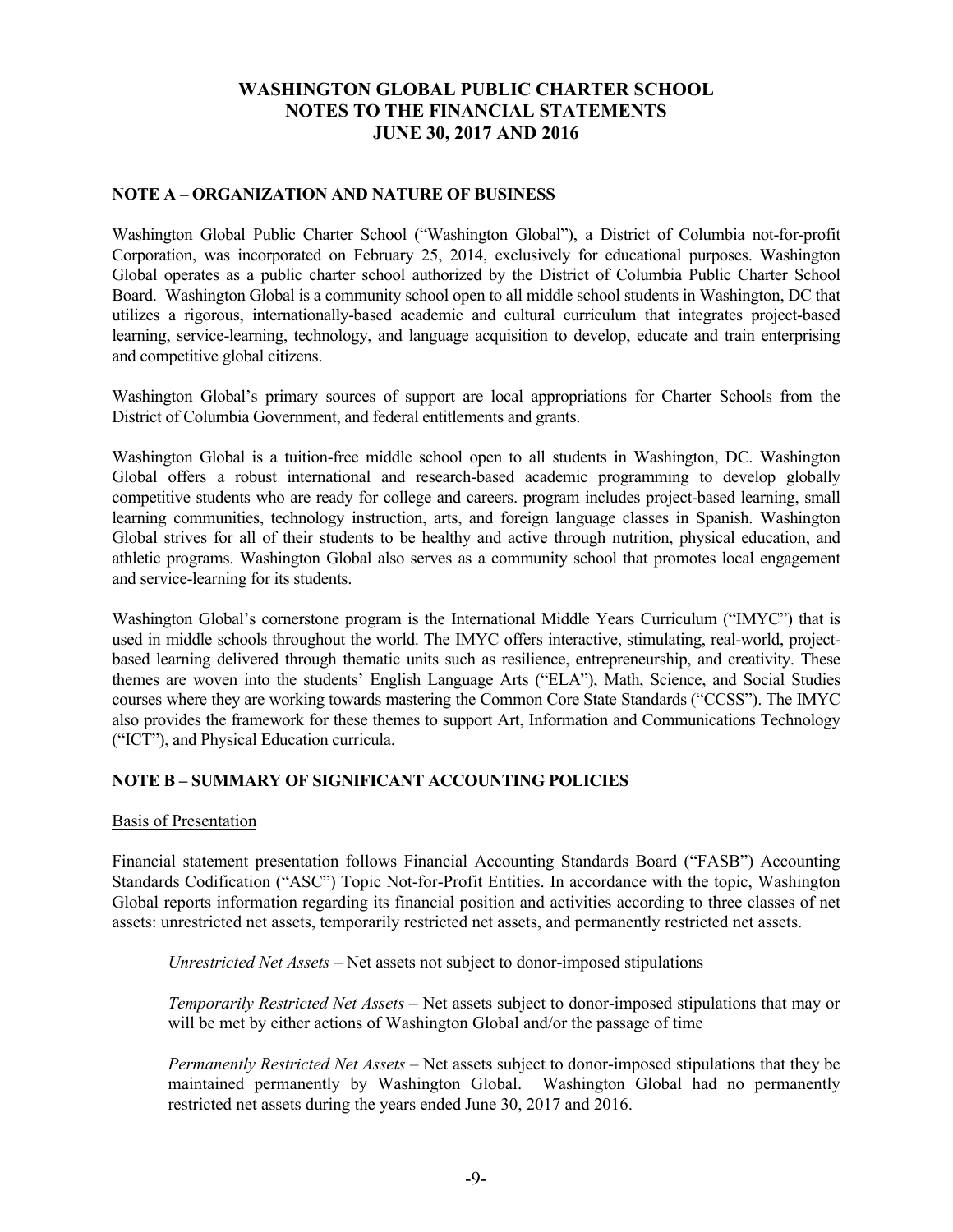(continued)

#### **NOTE B – SUMMARY OF SIGNIFICANT ACCOUNTING POLICIES** – continued

#### Basis of Accounting

Washington Global's financial statements are prepared on the accrual basis of accounting. Therefore, revenue and related assets are recognized when earned and expenses and related liabilities are recognized as the obligations are incurred.

#### Use of Estimates

Management uses estimates and assumptions in preparing financial statements in accordance with accounting principles generally accepted in the United States of America. Those estimates and assumptions affect the reported amounts of assets and liabilities, the disclosures of contingent assets and liabilities, and the reported amounts of revenues and expenses. Actual results could vary from the estimates that were assumed in preparing the financial statements.

#### Accounts and Grants Receivable

Washington Global's accounts and grants receivable consist of unsecured amounts due from public funding sources whose ability to pay are subject to appropriations. Washington Global performs ongoing credit evaluations of its funding sources and generally does not require collateral. Due to the nature of funding from the federal government and the District of Columbia, management believes that all grants receivable are collectible within one year or less; therefore, no allowance for bad debt has been recorded.

#### Property and Equipment

Property and equipment are carried at cost or, if donated, at the approximate fair value at the date of donation. Washington Global capitalizes all expenditures for property and equipment over \$1,000. Depreciation is computed using the straight line method over the estimated useful lives of the assets, which ranges from two to 25 years. When assets are sold or otherwise disposed of, the asset and related accumulated depreciation and amortization are removed from the accounts, and any remaining gain or loss is included in operations. Repairs and maintenance are charged to expense when incurred.

#### Debt Issuance Costs

Cost incurred in the issuance of debt have been capitalized and are reported on the statement of financial position as a direct deduction from the related debt liability. Debt issuance costs are amortized as interest expense using the straight-line method over the remaining period of the debt, which approximates the effective interest method.

#### Contributions

Contributions received are recorded as unrestricted, temporarily restricted or permanently restricted support, depending on the existence and/or nature of any donor restrictions. When a restriction expires (that is, when a stipulated time restriction ends or the purpose of the restriction is accomplished), temporarily restricted net assets are reclassified to unrestricted net assets and reported in the statement of activities as net assets released from restrictions. Restricted contributions whose restrictions are met in the same reporting period are shown as unrestricted contributions.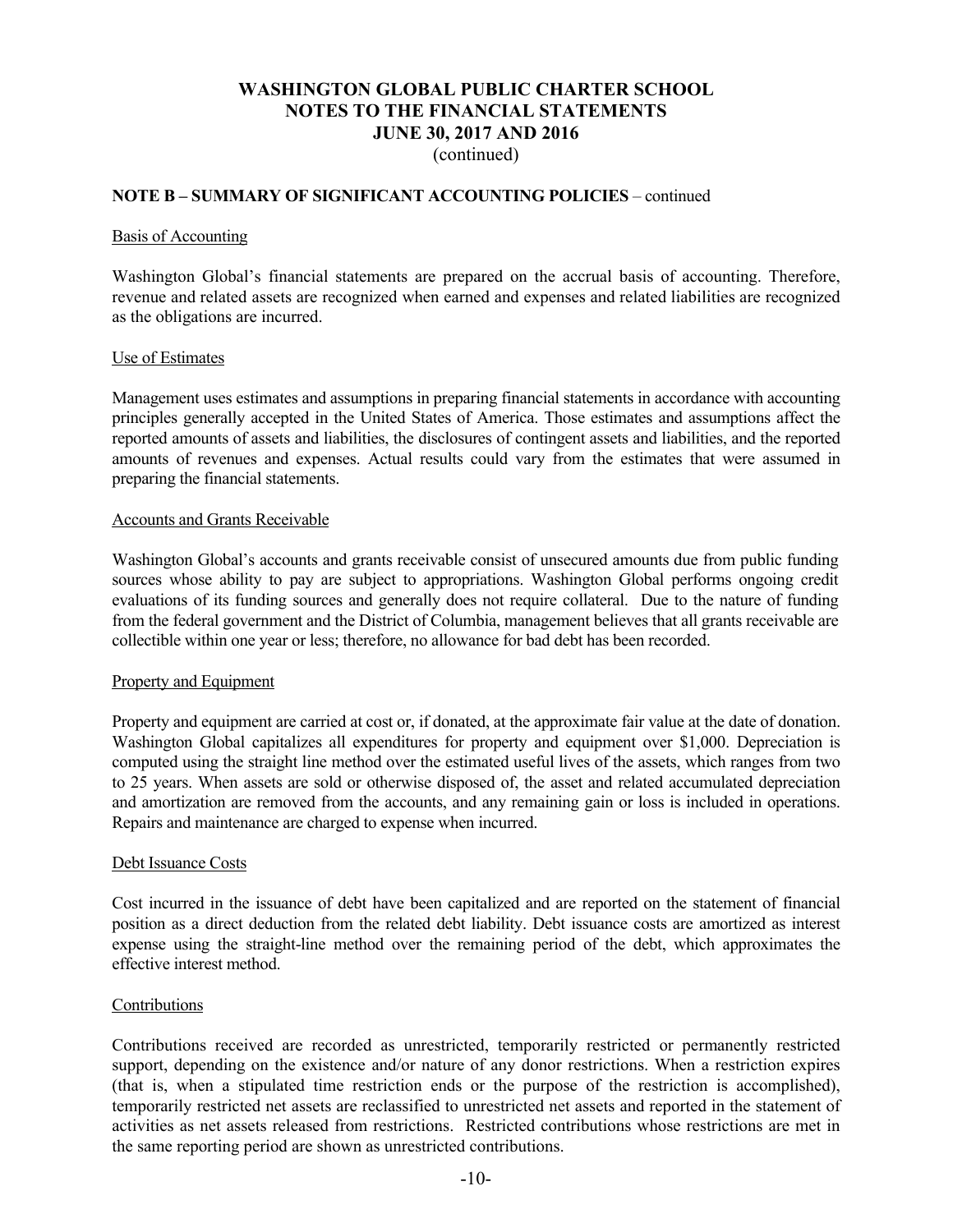(continued)

#### **NOTE B – SUMMARY OF SIGNIFICANT ACCOUNTING POLICIES** – continued

#### Grants and Per Pupil Appropriations

Grant revenues are received primarily from the District of Columbia Government. The grants are subject to audit by the grantor agencies. Such audits could result in a request for reimbursement by the agency for expenditures disallowed under the terms and conditions of the appropriate grantor. No provision for possible adjustment has been made in the accompanying financial statements because, in the opinion of management, such adjustment, if any, would not have a material effect on the financial statements.

Washington Global receives a student allocation on a per pupil basis from the District of Columbia to cover the cost of academic expenses. Per pupil appropriated revenue is recognized during the period for which the associated education services are provided. Per pupil appropriations include \$811,788 and \$499,653 for enhancements, such as special education, English language learners and at risk students, for the years ended June 30, 2017 and 2016, respectively.

#### Functional Expenses

The costs of providing Washington Global's various programs and supporting services have been summarized on a functional basis in the accompanying statements of activities. Accordingly, certain costs have been allocated among the programs, management and general, and fundraising services benefited.

#### Reclassifications

Certain amounts for 2016 have been reclassified to conform to the current year presentation. The reclassifications had no effect on previously reported net assets or change in net assets.

#### **NOTE C – INCOME TAXES**

Washington Global is a  $501(c)(3)$  entity exempt from federal income tax under Section 501(a) of the Internal Revenue Code. Washington Global is, however, subject to tax on business income unrelated to their exempt purpose.

Washington Global believes that it has appropriate support for any tax positions taken, and as such, does not have any uncertain tax positions that are material to the financial statements or that would have an effect on its tax-exempt status. There are no unrecognized tax benefits or liabilities that need to be recorded.

Washington Global's information returns are subject to examination by the Internal Revenue Service for a period of three years from the date they were filed, except under certain circumstances. Washington Global's Form 990 returns for the years ended 2016 and 2015 are open for examination by the Internal Revenue Service, although no request has been made as of the date of these financial statements.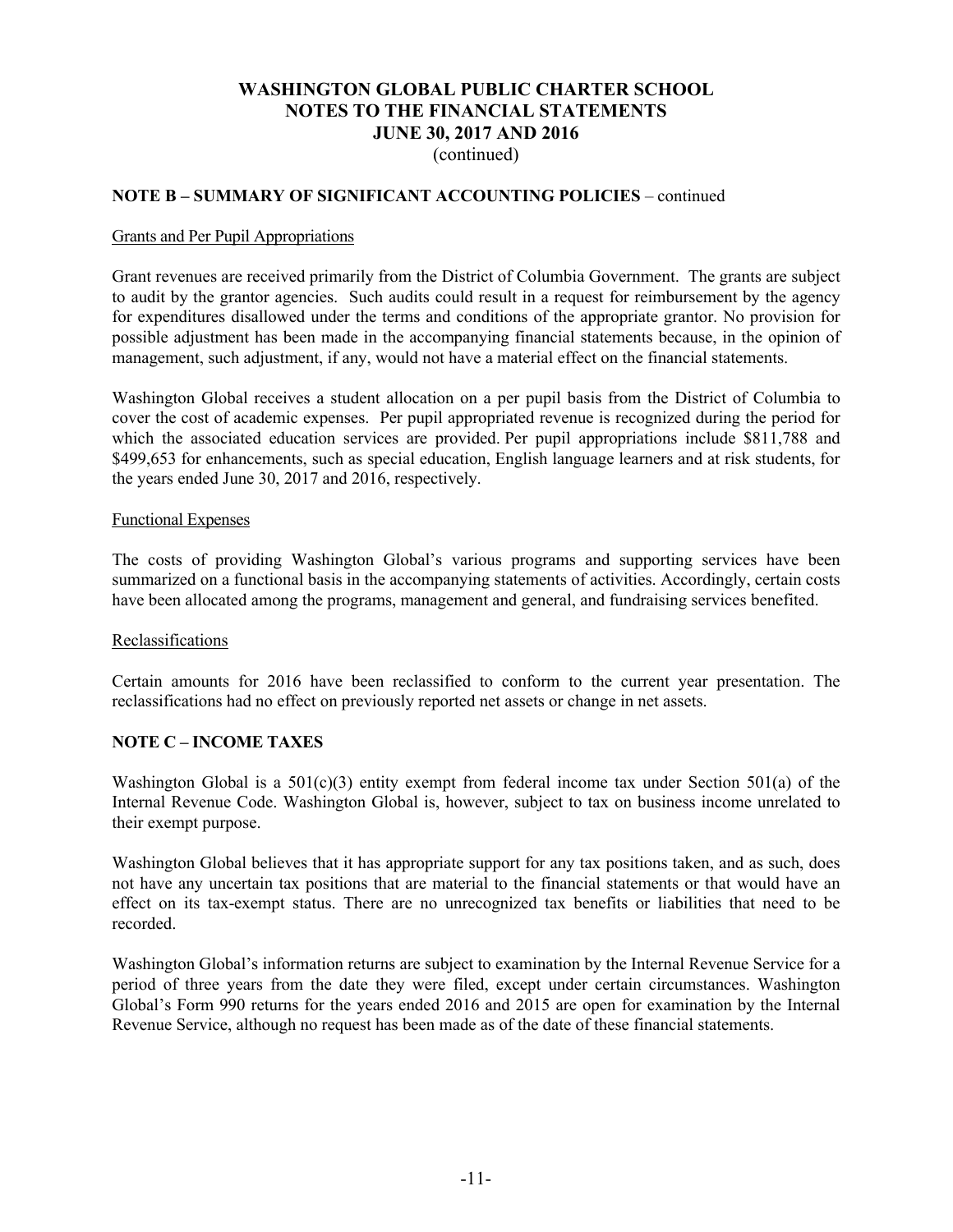(continued)

#### **NOTE D – PROPERTY AND EQUIPMENT**

The following is a summary of property and equipment at June 30:

|                                     | 2017 |           | 2016 |           |
|-------------------------------------|------|-----------|------|-----------|
| Leasehold improvements              | \$   | 3,200,079 | S    | 1,796,277 |
| Computers and office equipment      |      | 53,421    |      | 49,206    |
| Furniture and fixtures              |      | 28,282    |      | 28,282    |
|                                     |      | 3,281,782 |      | 1,873,765 |
| Less: depreciation and amortization |      | 219,721   |      | 77,842    |
|                                     |      | 3,062,061 |      | 1,795,923 |
| Construction in progress            |      | 445,266   |      | 329,446   |
| Property and Equipment, Net         |      | 3,507,327 |      | 2,125,369 |

Construction in progress includes on-going renovation, construction, and building improvement projects at Washington Global as of June 30, 2017. As of June 30, 2017, construction in progress includes costs to renovate the windows of the entire building, as well as the  $2<sup>rd</sup>$  floor for Washington Global's use. Depreciation and amortization expense for the years ended June 30, 2017 and 2016 was \$141,878 and \$76,568, respectively.

#### **NOTE E – LEASE COMMITMENTS**

In April 2015, Washington Global entered into a lease agreement with 525 School Street Associates, LLC, to lease the property at 525 School Street, SW for a period of 25 years beginning on April 21, 2015. The annual base rent was \$206,250 for the first year and will be increased to the following; \$250,000 for year two, \$275,000 for year three and \$285,000 each lease year until the end of the initial term. Per the agreement terms, the increase or decrease in the base rent is dependent on the occupied square footage, per pupil funding allowance and student enrollment. Due to these adjustments, Washington Global records rent expense on a yearly basis, and the future minimum lease payments cannot be determined.

Rent expense for the years ended June 30, 2017 and 2016 totaled \$302,245 and \$325,270, respectively.

In June 2016, Washington Global entered into a sublease agreement with Cesar Chavez Public Charter Schools for Public Policy ("Cesar Chavez"), to sublease a portion of the property at 525 School Street, SW for a period of five years beginning on June 1, 2016. Rental income under this sublease is recognized on a straight-line basis.

In June 2016, Washington Global entered into a sublease agreement with Everybody Wins! D.C. Inc., ("Everybody Wins"), to sublease a portion of the property at 525 School Street, SW beginning on November 17, 2016 and expiring on July 1, 2021. Rental income under this sublease is recognized on a straight-line basis.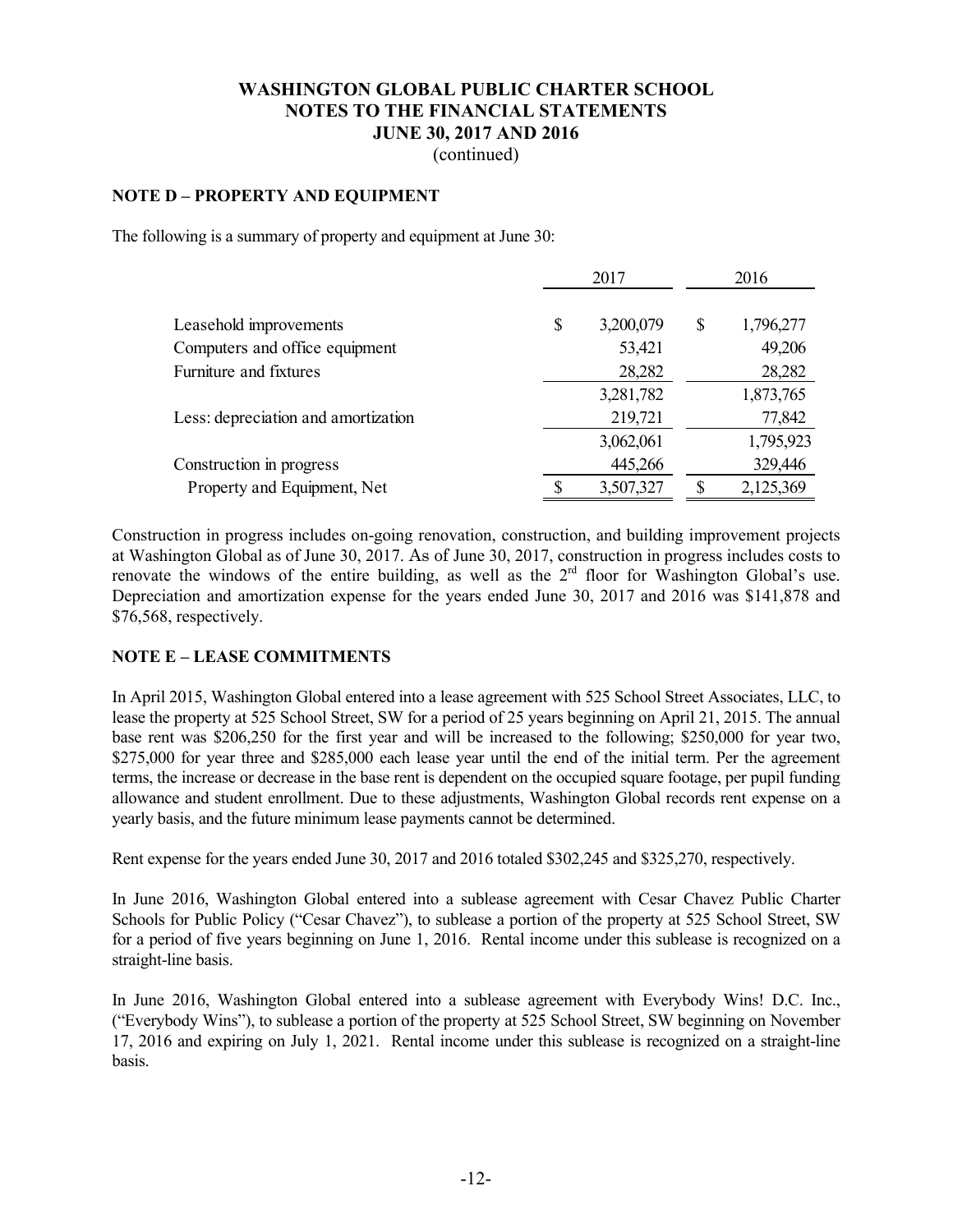(continued)

## **NOTE E – LEASE COMMITMENTS** – continued

Future minimum payments due under these subleases are as follows for years ending June 30:

| 2018  | \$<br>62,446  |
|-------|---------------|
| 2019  | 64,716        |
| 2020  | 64,716        |
| 2021  | 64,716        |
| Total | \$<br>256,594 |

#### **NOTE F – LONG-TERM DEBT**

#### Line of Credit

During 2014, Building Hope, a nonprofit organization, made available to Washington Global a line of credit for a principal amount of \$100,000. There were no interest or fees payable, and no collateral security or guarantees were required. As of June 30, 2017 and 2016, Washington Global had an outstanding principal balance of \$0 and \$85,000, respectively, on the line of credit.

#### Other Financing

On November 17, 2015, Washington Global secured a loan from United Bank (Phase I) in the amount of \$2,000,000 to fund costs of planned leasehold improvements to the school property. The loan is structured for the first six months to be a construction loan, with funds advanced as construction is completed. Interest is accrued and payable monthly on the funds advanced. After six months, the loan balance is repayable in 120 monthly payments based upon a 20 year mortgage amortization. The full balance is due and payable in 126 months from the settlement date.

During the first six months, the interest rate floats monthly, at 4.00% over the prevailing 30 day LIBOR. After the first six months, the interest rate was fixed for the next five years at the then prevailing equivalent of the mid-range five year swap rate for 30 day LIBOR plus 3.50%. After sixty-six months, the interest rate will be subject to a final adjustment to the then prevailing equivalent of the mid-range swap rate plus 3.50% and fixed until loan maturity. As of June 30, 2017 and 2016, interest accrued at a rate of 4.71% and 4.44% per annum, respectively.

The loan is collateralized by the following:

United Bank will have a first leasehold deed on the trust of the property. The lease on the property between 525 School Street Associate, LLP and Washington Global will be subordinated to the United Bank loan, with a subordination agreement acceptable to United Bank.

Washington Global pledges and assigns its DC charter school facility allowance, receivables and proceeds of the property to United Bank. In accordance with the terms of the loan, facility allowance payments are deposited in a payment escrow account held at United Bank for loan and lease payments.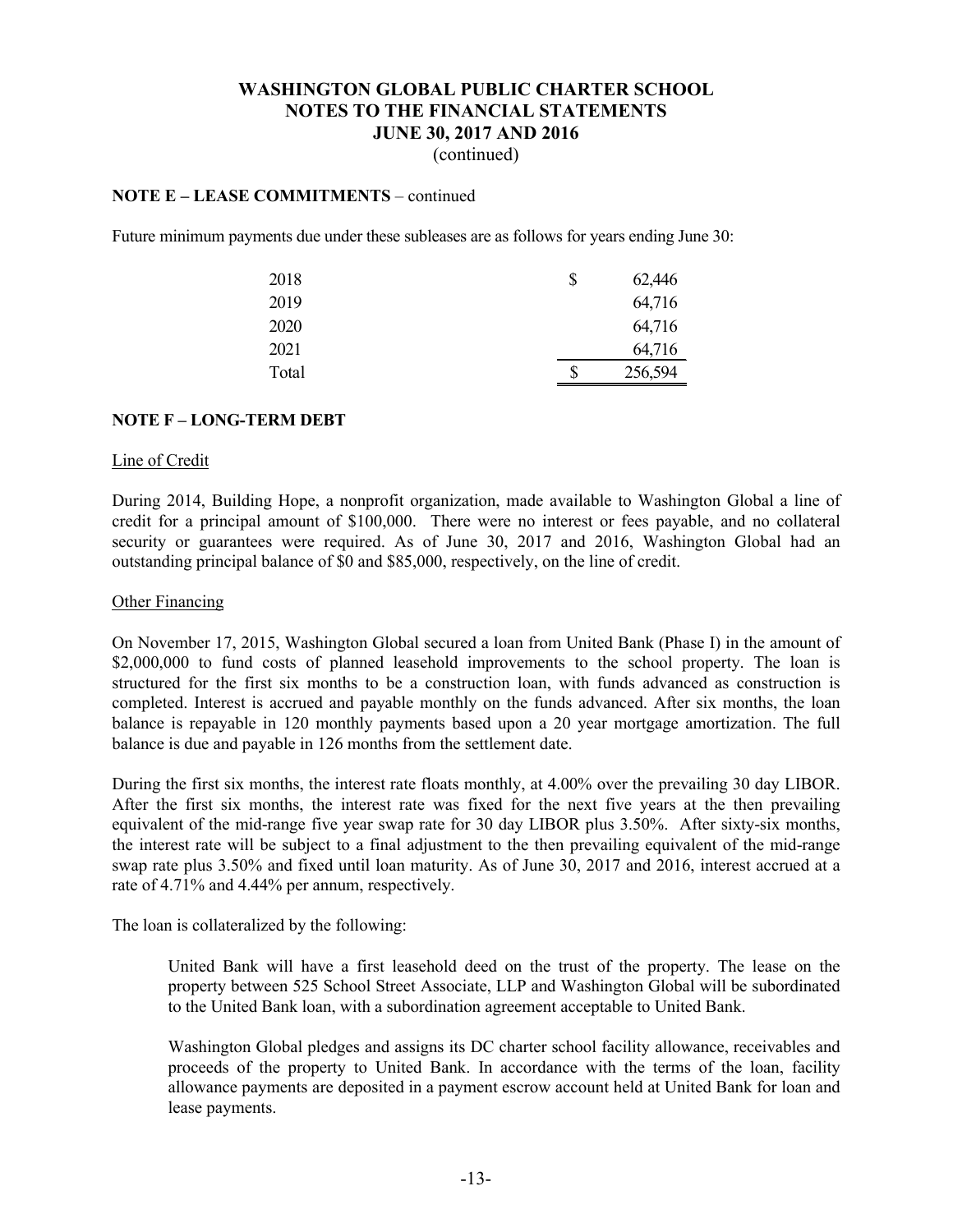(continued)

### **NOTE F – LONG-TERM DEBT** – continued

Washington Global will provide adequate insurance coverage on the property for physical damage and general liability, naming United Bank as the mortgagee and additional insured.

Washington Global will assign contracts with the general contractor and architect for the project, along with assignment of all related plans, specifications, and permits related to the project.

The DC Office of the State Superintendent of Education ("OSSE") will provide a five year enhancement of \$500,000 to be deposited into an account with United Bank; pledged as additional collateral.

Charter School Incubator Initiative ("CSII") provides an operating subsidy of \$200,000 in the first year of Washington Global's operations, and \$340,000 for the second year of Washington Global's operations. The funds are to be deposited into a deposit account at United Bank, under United Bank management, and disbursed to cover operating deficits in the first two years of Washington Global's operations, based upon monthly financial statements to be provided by Washington Global. As of June 30, 2017 and 2016, \$0 and \$100,000, respectively had been drawn and is payable by Washington Global. The outstanding balance drawn is required to be repaid based on Washington Global's net cash flow, as defined in the terms of the inter-creditor agreement.

An acceptable inter-creditor agreement executed between United Bank, OSSE and CSII at closing, to cover funding for Washington Global from all three parties.

On September 27, 2016, Washington Global secured an additional loan from United Bank (Phase II) in the amount of \$1,400,000 to finance the second phase of renovations of 525 School Street, SW. For the first six months of the loan, interest accrued at a variable rate, adjusted monthly, equivalent to the 30 day LIBOR rate plus 4.00% per annum, with a floor of at least 4.00% per annum. After six months, loan balance is repayable in monthly payments based upon a 20 year mortgage amortization. The interest rate is a fixed interest rate, equivalent to the then-prevailing mid-range five year swap rate, as determined by United Bank as of the adjustment date, plus 3.50% per annum. As of June 30, 2017, interest accrued at a rate of 5.57% per annum. The loan is scheduled to mature on May 17, 2026.

On September 27, 2016, Washington Global secured a loan with Building Hope in the amount of \$500,000 to finance renovations of 525 School Street, SW ("Building Hope Loan"). The loan is scheduled to mature on September 27, 2021. Interest accrues at a rate of 6.0% per annum. Interest is payable in equal monthly installments for the first six months of the loan term. Thereafter, principal and interest are payable based on a 20-year amortization schedule, with a balloon payment of \$399,942 due at maturity. The Building Hope Loan is subordinate to the United Bank Phase II loan and is guaranteed by a credit enhancement of \$100,000 from America's Charter School Finance Corporation. The Building Hope Loan is secured by a second priority lien on its leasehold deed of trust of the property, second priority assignment of all leases and rents, second priority lien on per pupil appropriations and facility allowances, and assignment of construction and architectural contracts and plans related to the project.

The loan agreements contain certain restrictive financial and non financial covenants. In the opinion of management, Washington Global has complied with the required covenants.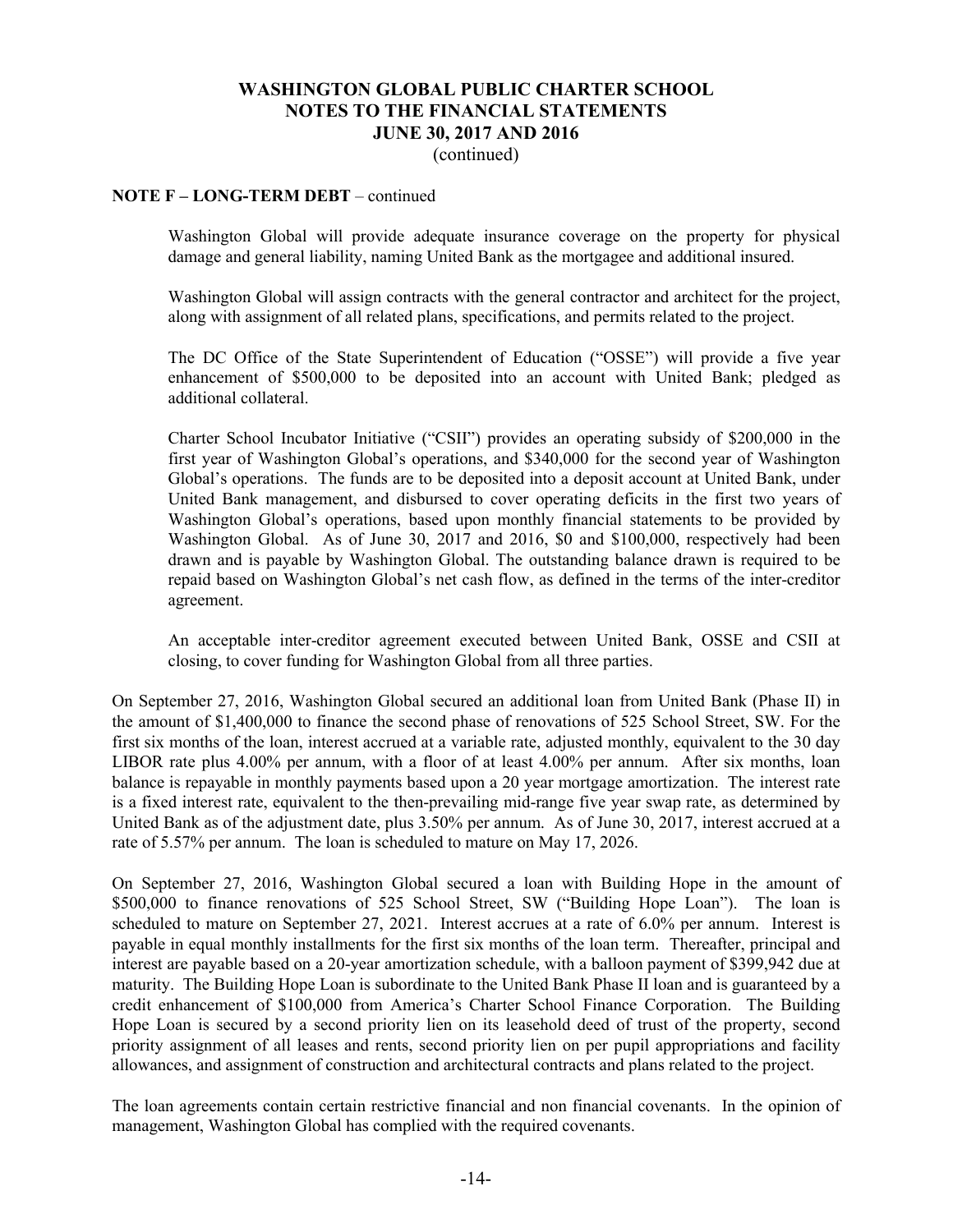(continued)

#### **NOTE F – LONG-TERM DEBT** – continued

The following summarizes debt as of June 30:

|                                                       |    | 2017      | 2016 |            |
|-------------------------------------------------------|----|-----------|------|------------|
| United Bank loan (Phase I)                            | \$ | 1,953,291 | S    | 2,000,000  |
| United Bank loan (Phase II)                           |    | 1,028,141 |      |            |
| Building Hope loan                                    |    | 497,830   |      |            |
| Building Hope line of credit                          |    |           |      | 85,000     |
| Charter School Incubator Initiative operating subsidy |    |           |      | 100,000    |
|                                                       |    | 3,479,262 |      | 2,185,000  |
| Less: current portion                                 |    | (106,007) |      | (243, 108) |
| Less: debt issuance costs, net of                     |    |           |      |            |
| accumulated amortization                              |    | (247,929) |      | (152, 828) |
| Total Long-Term Debt, Net of Current Portion          | \$ | 3,125,326 |      | 1,789,064  |

In prior years, Washington Global reported debt issuance costs as a deferred charge in the statement of financial position and amortization of such costs in the statement of activities as depreciation and amortization. To comply with new GAAP presentation requirements, in 2017 Washington Global began reporting such costs as a direct deduction from the carrying amount of the related debt and reclassified prior year amounts, resulting in a reduction of total June 30, 2016 assets by \$152,828. The change did not affect net assets.

Similarly, Washington Global now reports amortization of debt issuance costs as interest expense and reclassified 2016 amounts accordingly. As a result, reported interest expense in 2016 was increased (and depreciation and amortization decreased) by \$9,673, with no effect on the change in net assets. The amortization of debt issuance costs as interest expense for the year ended June 30, 2017 was \$24,936.

Debt issuance costs and accumulated amortization are as follows as of June 30:

|                                | 2017 |          | 2016 |         |
|--------------------------------|------|----------|------|---------|
| Debt issuance costs            |      | 282,538  |      | 162,501 |
| Less: accumulated amortization |      | (34,609) |      | (9,673) |
| Debt Issuance Costs, Net       |      | 247,929  |      | 152,828 |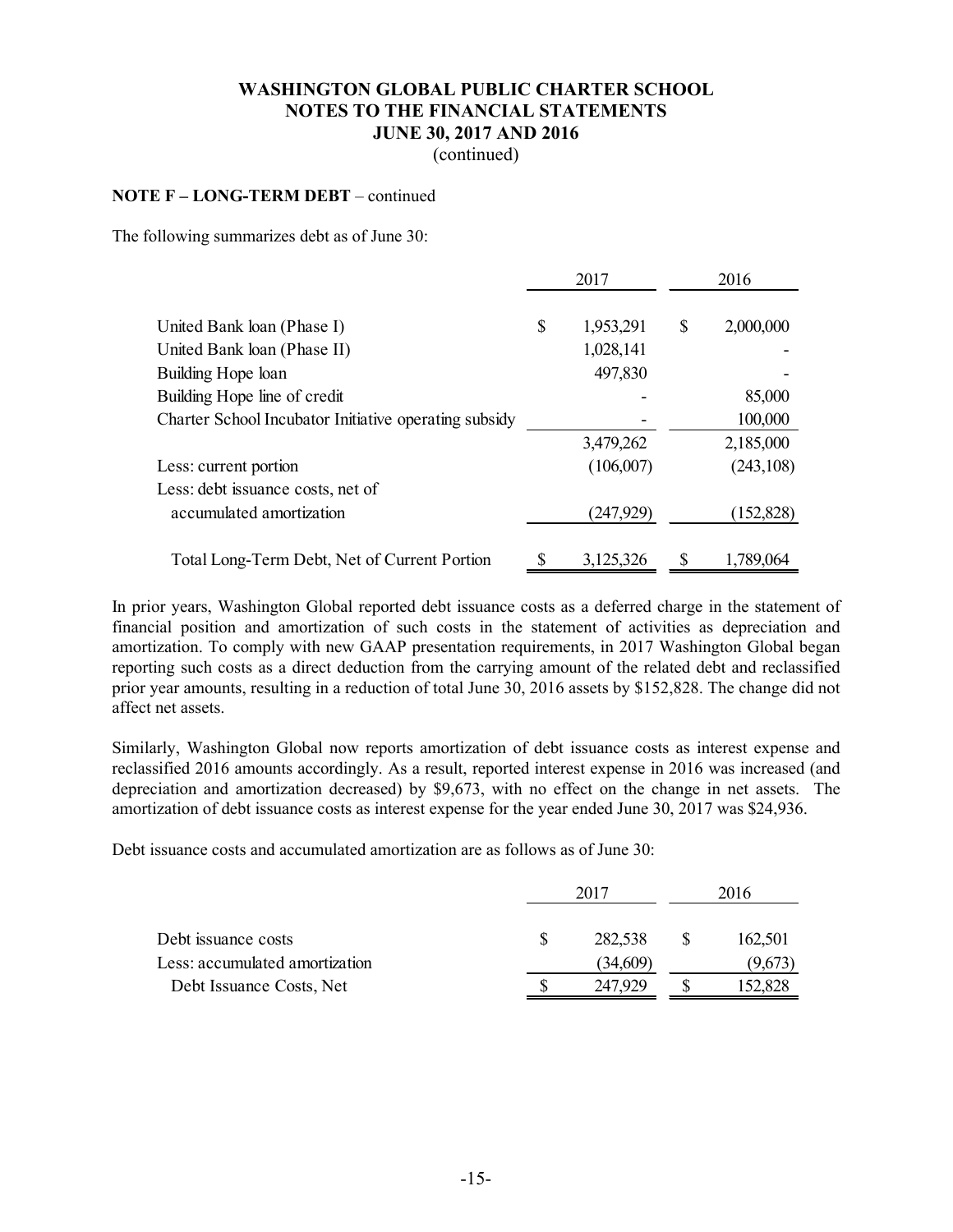(continued)

#### **NOTE F – LONG-TERM DEBT** – continued

Future minimum payments of the debt are as follows for the years ending June 30:

| 2018       | \$<br>106,007   |
|------------|-----------------|
| 2019       | 111,622         |
| 2020       | 117,154         |
| 2021       | 123,751         |
| 2022       | 130,316         |
| Thereafter | 2,890,412       |
| Total      | \$<br>3,479,262 |

#### **NOTE G – TEMPORARILY RESTRICTED NET ASSETS**

Temporarily restricted net assets as of June 30, 2016 are restricted for Washington Global's Community Garden.

#### **NOTE H – DISTRICT OF COLUMBIA PUBLIC CHARTER SCHOOL BOARD CONTRACT**

Washington Global has been approved by the District of Columbia Public Charter School Board to operate a charter school in the District of Columbia. The contract provides for a 15 year charter unless sooner terminated in accordance with the contract, beginning July 1, 2015, the date of the contract.

### **NOTE I – RETIREMENT PLAN**

Washington Global established a 401(k) retirement plan (the "Plan") for eligible employees. Prior to the Plan, Washington Global offered a Simple IRA Plan to eligible employees after one year of service. The Plan allows the participants to make voluntary contributions up to the maximum amount allowable by the Internal Revenue Code. Washington Global matches the employee's contribution up to 4% of the employee's salary, subject to a vesting schedule. Total expenses related to the Plan for the years ended June 30, 2017 and 2016 totaled \$18,519 and \$11,185, respectively.

#### **NOTE J – CONCENTRATIONS**

Washington Global is dependent on per-pupil funding from the District of Columbia Public School System, as authorized by the District of Columbia Public Charter School Board. During the years ended June 30, 2017 and 2016, 90% and 73%, respectively, of total support was provided by per-pupil funding.

Washington Global maintains its cash in several financial institutions. The cash balances are insured by the Federal Deposit Insurance Corporation ("FDIC") up to \$250,000. Washington Global's cash routinely exceeds the FDIC limit. Management does not believe Washington Global is exposed to any significant credit risk on its cash and cash equivalents.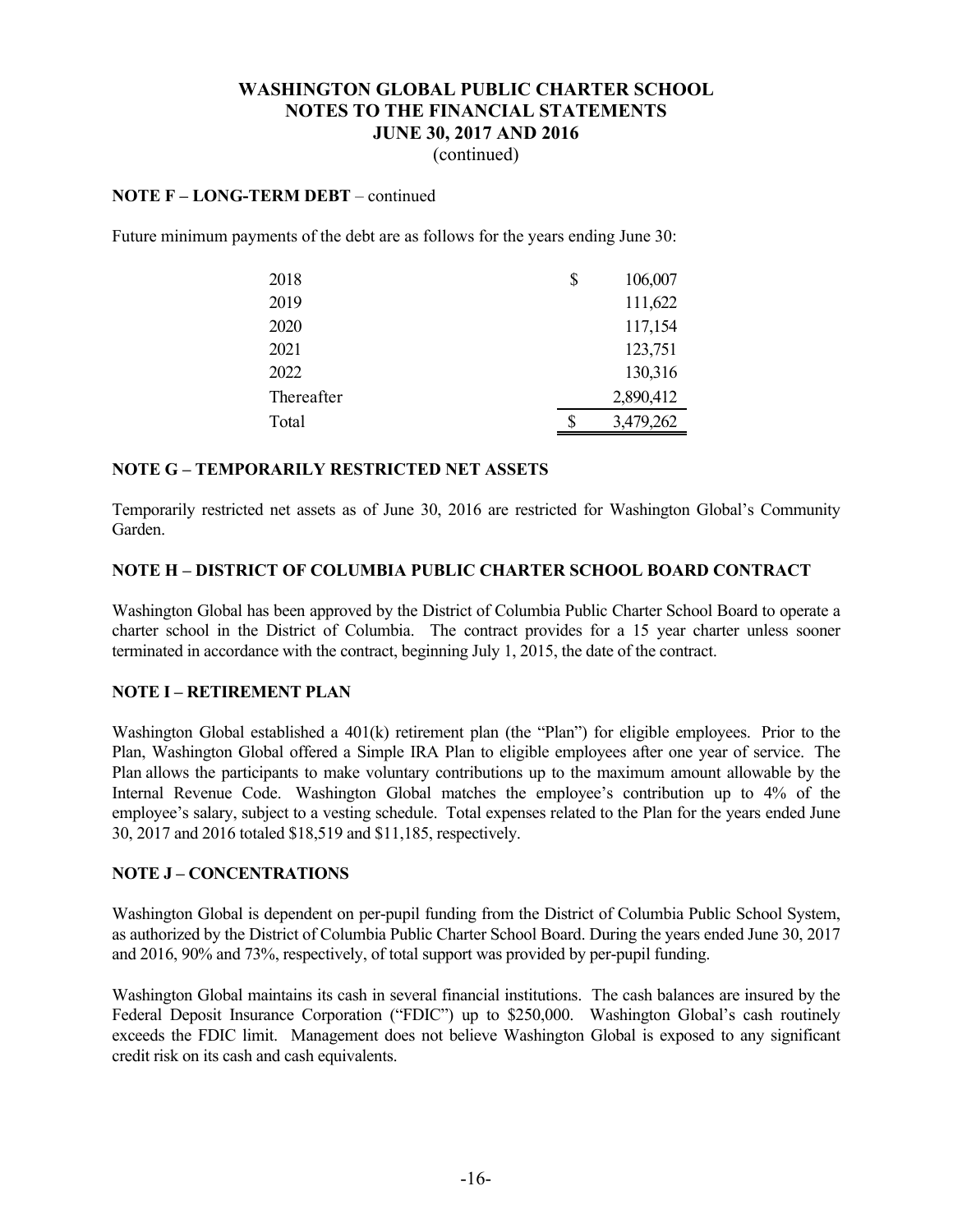(continued)

### **NOTE K – SUBSEQUENT EVENTS**

In preparing these financial statements, Washington Global's management has evaluated events and transactions for potential recognition or disclosure through November 29, 2017, the date the financial statements were available to be issued. There were no additional events or transactions that were discovered during the evaluation that required further recognition or disclosure.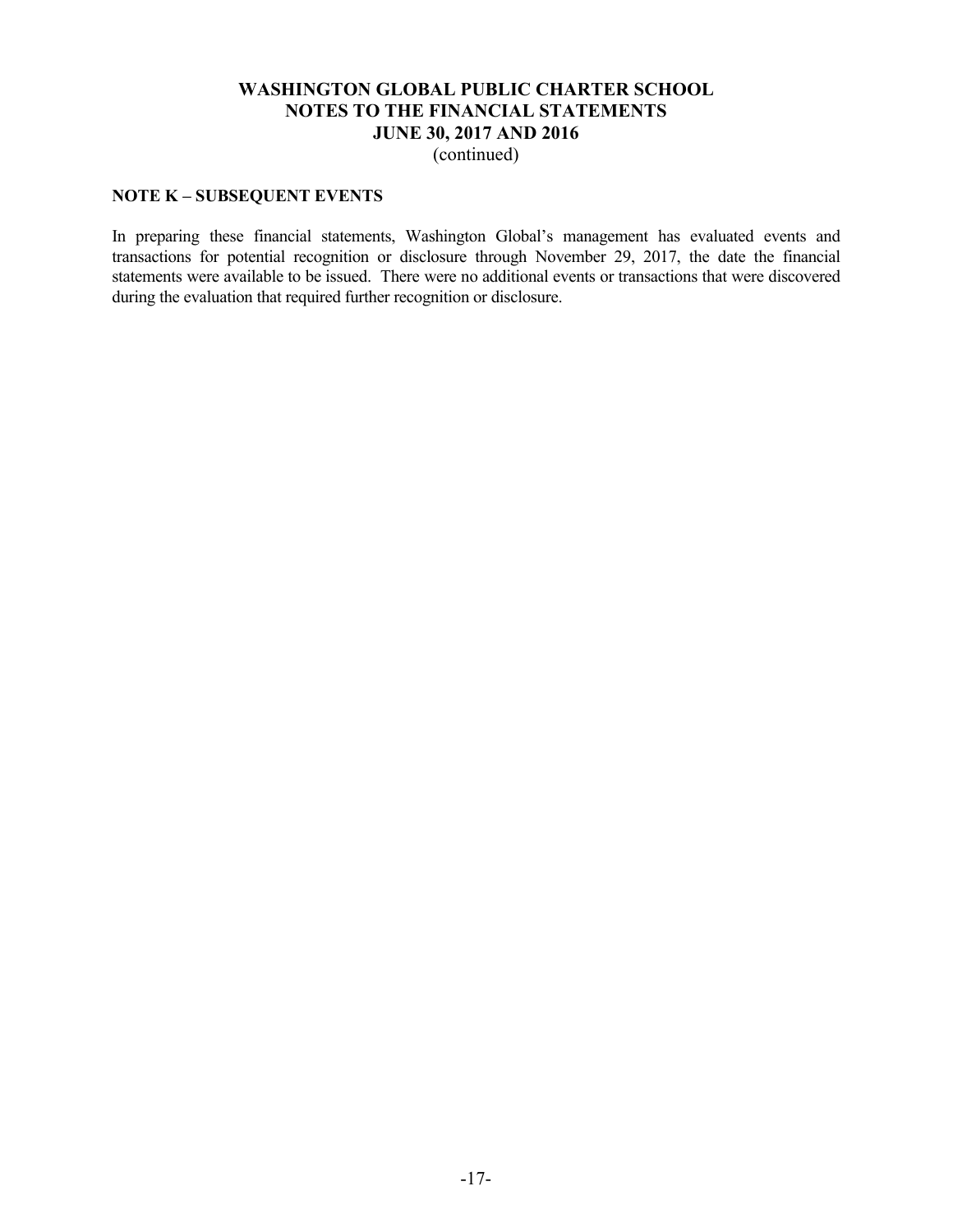

1730 Rhode Island Avenue, NW Suite 800 Washington, DC 20036 (202) 296-3306 Fax: (202) 296-0059

## **INDEPENDENT AUDITOR'S REPORT ON INTERNAL CONTROL OVER FINANCIAL REPORTING AND ON COMPLIANCE AND OTHER MATTERS BASED ON AN AUDIT OF FINANCIAL STATEMENTS PERFORMED IN ACCORDANCE WITH** *GOVERNMENT AUDITING STANDARDS*

Board of Trustees Washington Global Public Charter School Washington, DC

We have audited, in accordance with the auditing standards generally accepted in the United States of America and the standards applicable to the financial audits contained in the *Government Auditing Standards* issued by the Comptroller General of the Untied States, the financial statements of the Washington Global Public Charter School (a nonprofit organization) ("Washington Global"), which comprise the statement of financial position as of June 30, 2017, and the related statements of activities, functional expenses, and cash flows, for the year then ended, and the related notes to the financial statements, and have issued our report thereon dated November 29, 2017.

#### **Internal Control over Financial Reporting**

In planning and performing our audit of the financial statements, we considered Washington Global's internal control over financial reporting (internal control) to determine the audit procedures that are appropriate in the circumstances for the purpose of expressing our opinion on the financial statements, but not for the purpose of expressing an opinion on the effectiveness of Washington Global's internal control. Accordingly, we do not express an opinion on the effectiveness of Washington Global's internal control.

A *deficiency in internal control* exists when the design or operation of a control does not allow management or employees, in the normal course of performing their assigned functions, to prevent, or detect and correct misstatements on a timely basis. A *material weakness* is a deficiency, or a combination of deficiencies, in internal control such that there is a reasonable possibility that a material misstatement of the entity's financial statements will not be prevented, or detected and corrected on a timely basis. A *significant deficiency* is a deficiency, or a combination of deficiencies, in internal control that is less severe than a material weakness, yet important enough to merit attention by those charged with governance.

Our consideration of internal control was for the limited purpose described in the first paragraph of this section and was not designed to identify all deficiencies in internal control that might be material weaknesses or significant deficiencies. Given these limitations, during our audit we did not identify any deficiencies in internal control that we consider to be material weaknesses. However, material weaknesses may exist that have not been identified.